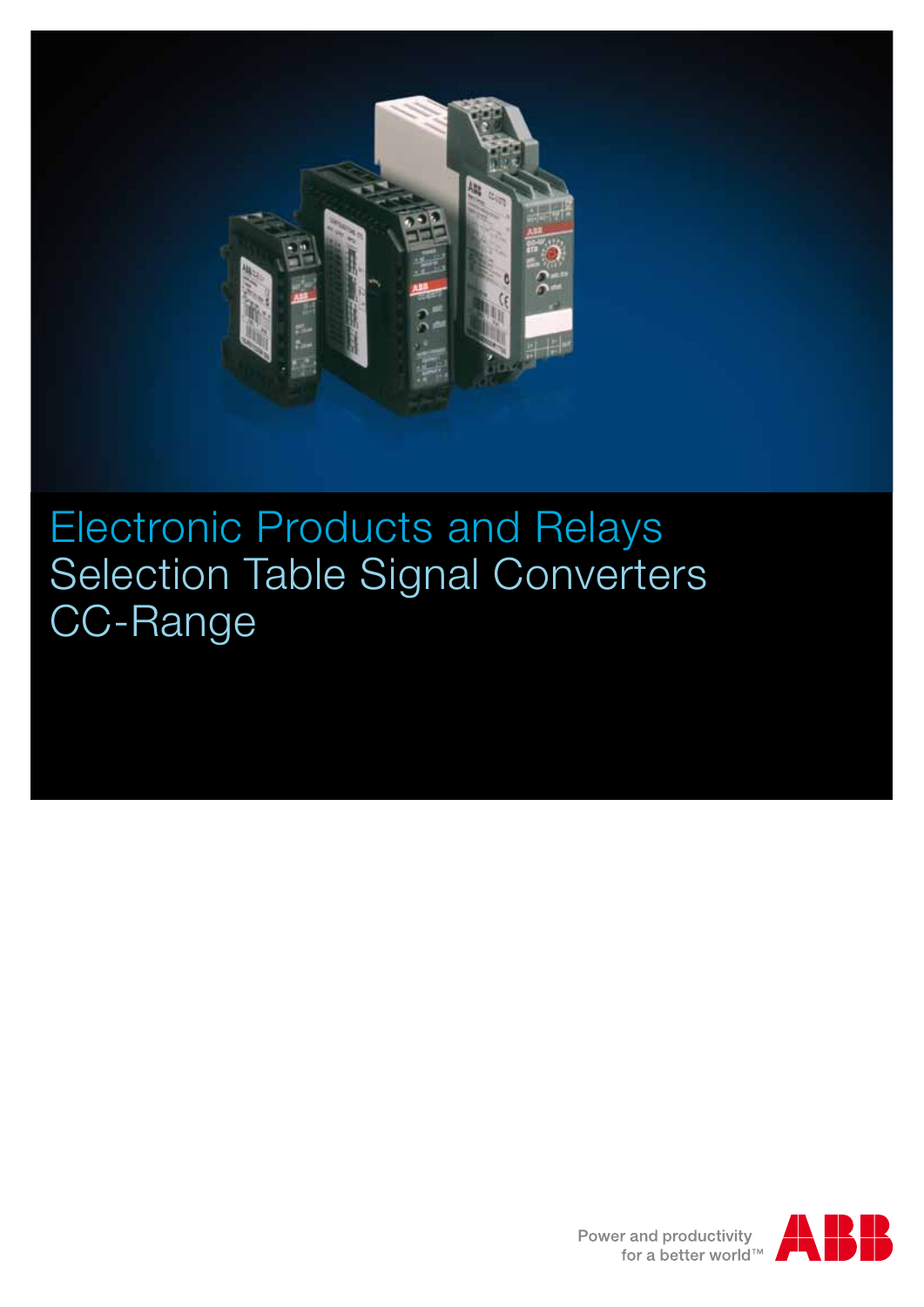# Analogue Signal Converters

| Converters     | <b>Standard Signal</b> | Supply voltage I<br>24 V DC | 240 V AC<br>$24 - 48 \vee DC$<br>$24 \vee AC$<br>$110 -$ | 300 V DC<br>signal<br>Input<br>100 | Potentiometer<br>$\sim$ 0 $\sim$<br>$\circ$ | 100 mV<br>$50 \text{ mV}$<br>$\circ$<br>$\circ$ | 250 mV<br>$\bigcap$<br>$\circ$ | 500 mV<br>$\circ$<br>$\bigcap$ | $\geq$<br>$\frac{1}{2}$<br>$\frac{1}{2}$<br>$\circ$ | $\frac{8}{10}$<br>$\circ$ | $\geq$<br>$\overline{C}$<br>$\circ$ | ><br>$rac{1}{1}$<br>$\circ$<br>$\frac{1}{2}$ | $\geq$<br>Ю<br>><br>22<br>$\overline{+}$<br>$\overline{\mathbb{H}}$<br>$\sim$ | 0.99 V<br>$\frac{1}{5}$<br>3.33<br>$\frac{5}{2}$ | $0 \text{ mV}$<br>$VQ - 01$<br>100 | $0 - 1$ is<br>$0 - 20$ mA | $\widetilde{\text{m}}$<br>50<br>$\frac{1}{10}$ | $\widetilde{\mathsf{F}}$<br>$0 \text{ mA}$<br>$20 - 4$<br>$20 -$ | $+0.45 \, \text{mA}$<br>mA<br>55<br>45<br>$\circ$ |  |
|----------------|------------------------|-----------------------------|----------------------------------------------------------|------------------------------------|---------------------------------------------|-------------------------------------------------|--------------------------------|--------------------------------|-----------------------------------------------------|---------------------------|-------------------------------------|----------------------------------------------|-------------------------------------------------------------------------------|--------------------------------------------------|------------------------------------|---------------------------|------------------------------------------------|------------------------------------------------------------------|---------------------------------------------------|--|
| <b>Type</b>    | Order number           |                             |                                                          |                                    |                                             |                                                 |                                |                                |                                                     |                           |                                     |                                              |                                                                               |                                                  |                                    |                           |                                                |                                                                  |                                                   |  |
| CC-E/STD       | 1SVR 011 700 R0000     | ▐█                          |                                                          |                                    |                                             |                                                 |                                |                                |                                                     | ▐▉▏                       | ■                                   |                                              |                                                                               |                                                  |                                    | ▉░▉                       |                                                |                                                                  |                                                   |  |
| CC-EV/V        | 1SVR 011 710 R2100     | п                           |                                                          |                                    |                                             |                                                 |                                |                                |                                                     |                           |                                     |                                              |                                                                               |                                                  |                                    |                           |                                                |                                                                  |                                                   |  |
| $CC-EV/I$      | 1SVR 011 711 R1600     | l a                         |                                                          |                                    |                                             |                                                 |                                |                                |                                                     |                           | п                                   |                                              |                                                                               |                                                  |                                    |                           |                                                |                                                                  |                                                   |  |
| $CC-EV/I$      | 1SVR 011 712 R1700     | I.                          |                                                          |                                    |                                             |                                                 |                                |                                |                                                     |                           | $\blacksquare$                      |                                              |                                                                               |                                                  |                                    |                           |                                                |                                                                  |                                                   |  |
| CC-E I/V       | 1SVR 011 713 R1000     | ▐▇                          |                                                          |                                    |                                             |                                                 |                                |                                |                                                     |                           |                                     |                                              |                                                                               |                                                  |                                    | $\blacksquare$            |                                                |                                                                  |                                                   |  |
| $CC-E$ $1/1$   | 1SVR 011 714 R1100     | H                           |                                                          |                                    |                                             |                                                 |                                |                                |                                                     |                           |                                     |                                              |                                                                               |                                                  |                                    | $\blacksquare$            |                                                |                                                                  |                                                   |  |
| $CC-E$ $1/ \!$ | 1SVR 011 715 R1200     | п                           |                                                          |                                    |                                             |                                                 |                                |                                |                                                     |                           |                                     |                                              |                                                                               |                                                  |                                    | $\blacksquare$            |                                                |                                                                  |                                                   |  |
| CC-E I/V       | 1SVR 011 716 R1300     | I.                          |                                                          |                                    |                                             |                                                 |                                |                                |                                                     |                           |                                     |                                              |                                                                               |                                                  |                                    |                           | п                                              |                                                                  |                                                   |  |
| $CC-E$ $1/ \!$ | 1SVR 011 717 R1400     | п                           |                                                          |                                    |                                             |                                                 |                                |                                |                                                     |                           |                                     |                                              |                                                                               |                                                  |                                    |                           | п                                              |                                                                  |                                                   |  |
| $CC-E$ $1/1$   | 1SVR 011 718 R2500     | п                           |                                                          |                                    |                                             |                                                 |                                |                                |                                                     |                           |                                     |                                              |                                                                               |                                                  |                                    |                           | п.                                             |                                                                  |                                                   |  |
| CC-EV/V        | 1SVR 011 719 R2600     | H                           |                                                          |                                    |                                             |                                                 |                                |                                |                                                     |                           |                                     | $\blacksquare$                               |                                                                               |                                                  |                                    |                           |                                                |                                                                  |                                                   |  |
| CC-E/STD       | 1SVR 011 705 R2100     |                             | $\blacksquare$                                           |                                    |                                             |                                                 |                                |                                |                                                     | !∎!                       |                                     |                                              |                                                                               |                                                  |                                    | m i m                     |                                                |                                                                  |                                                   |  |
| $CC-E$ V/V     | 1SVR 011 720 R2300     |                             | $\blacksquare$                                           |                                    |                                             |                                                 |                                |                                |                                                     |                           | п                                   |                                              |                                                                               |                                                  |                                    |                           |                                                |                                                                  |                                                   |  |
| $CC-EV/I$      | 1SVR 011 721 R1000     |                             | $\blacksquare$                                           |                                    |                                             |                                                 |                                |                                |                                                     |                           | $\blacksquare$                      |                                              |                                                                               |                                                  |                                    |                           |                                                |                                                                  |                                                   |  |
| CC-EV/I        | 1SVR 011 722 R1100     |                             | п                                                        |                                    |                                             |                                                 |                                |                                |                                                     |                           | $\blacksquare$                      |                                              |                                                                               |                                                  |                                    |                           |                                                |                                                                  |                                                   |  |
| $CC-E$ I/V     | 1SVR 011 723 R1200     |                             | $\blacksquare$                                           |                                    |                                             |                                                 |                                |                                |                                                     |                           |                                     |                                              |                                                                               |                                                  |                                    | $\blacksquare$            |                                                |                                                                  |                                                   |  |
| $CC-E$ $1/1$   | 1SVR 011 724 R1300     |                             | п                                                        |                                    |                                             |                                                 |                                |                                |                                                     |                           |                                     |                                              |                                                                               |                                                  |                                    | п                         |                                                |                                                                  |                                                   |  |
| $CC-E$ $1/1$   | 1SVR 011 725 R1400     |                             | п                                                        |                                    |                                             |                                                 |                                |                                |                                                     |                           |                                     |                                              |                                                                               |                                                  |                                    | $\blacksquare$            |                                                |                                                                  |                                                   |  |
| CC-E I/V       | 1SVR 011 726 R1500     |                             | $\blacksquare$                                           |                                    |                                             |                                                 |                                |                                |                                                     |                           |                                     |                                              |                                                                               |                                                  |                                    |                           | п                                              |                                                                  |                                                   |  |
| CC-E I/I       | 1SVR 011 727 R1600     |                             | $\blacksquare$                                           |                                    |                                             |                                                 |                                |                                |                                                     |                           |                                     |                                              |                                                                               |                                                  |                                    |                           | п                                              |                                                                  |                                                   |  |
| $CC-E$ $1/1$   | 1SVR 011 728 R2700     |                             | $\blacksquare$                                           |                                    |                                             |                                                 |                                |                                |                                                     |                           |                                     |                                              |                                                                               |                                                  |                                    |                           | $\blacksquare$                                 |                                                                  |                                                   |  |
| CC-EV/V        | 1SVR 011 729 R2000     |                             | $\blacksquare$                                           |                                    |                                             |                                                 |                                |                                |                                                     |                           |                                     | $\blacksquare$                               |                                                                               |                                                  |                                    |                           |                                                |                                                                  |                                                   |  |
| $CC-E/I-1$     | 1SVR 010 200 R1600     |                             |                                                          |                                    |                                             |                                                 |                                |                                |                                                     |                           |                                     |                                              |                                                                               |                                                  |                                    | ∎∶∎                       |                                                |                                                                  |                                                   |  |
| $CC-E/I-2$     | 1SVR 010 201 R0300     |                             |                                                          |                                    |                                             |                                                 |                                |                                |                                                     |                           |                                     |                                              |                                                                               |                                                  |                                    | 2:2                       |                                                |                                                                  |                                                   |  |
| CC-U/STD       | 1SVR 040 000 R1700     |                             | $\blacksquare$                                           |                                    |                                             |                                                 |                                |                                |                                                     |                           |                                     |                                              |                                                                               |                                                  |                                    |                           |                                                |                                                                  |                                                   |  |
| CC-U/STD       | 1SVR 040 001 R0400     |                             |                                                          |                                    |                                             |                                                 |                                |                                |                                                     |                           |                                     |                                              |                                                                               |                                                  |                                    |                           |                                                |                                                                  |                                                   |  |
| CC-U/STDR      | 1SVR 040 010 R0000     |                             | $\blacksquare$                                           |                                    | п                                           |                                                 |                                | п                              |                                                     |                           |                                     |                                              |                                                                               |                                                  |                                    | ∎≀∎                       |                                                |                                                                  |                                                   |  |
| CC-U/STDR      | 1SVR 040 011 R2500     |                             |                                                          |                                    | п                                           |                                                 |                                | п                              |                                                     | п                         | п                                   |                                              |                                                                               |                                                  |                                    | n i n                     |                                                |                                                                  |                                                   |  |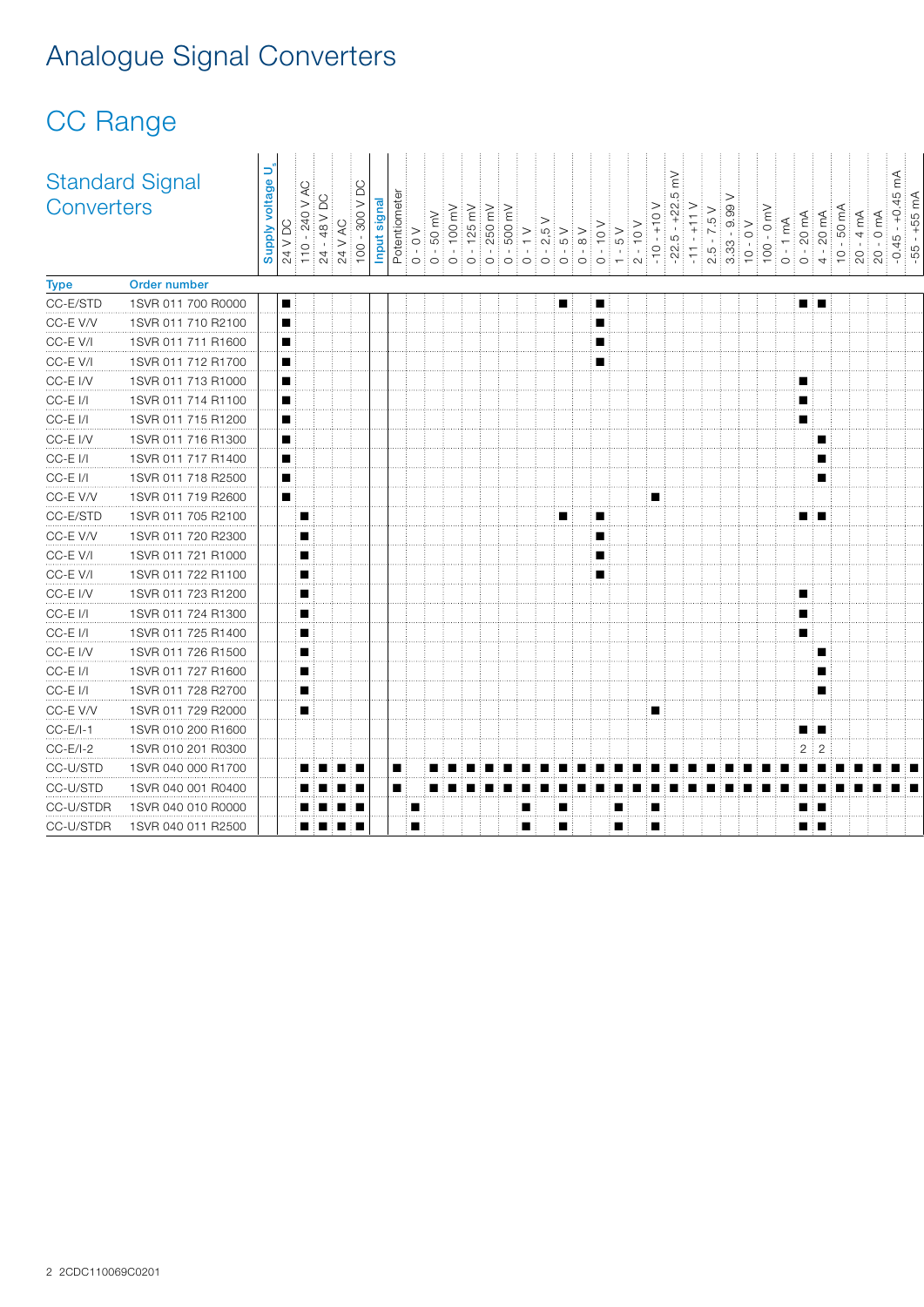|--|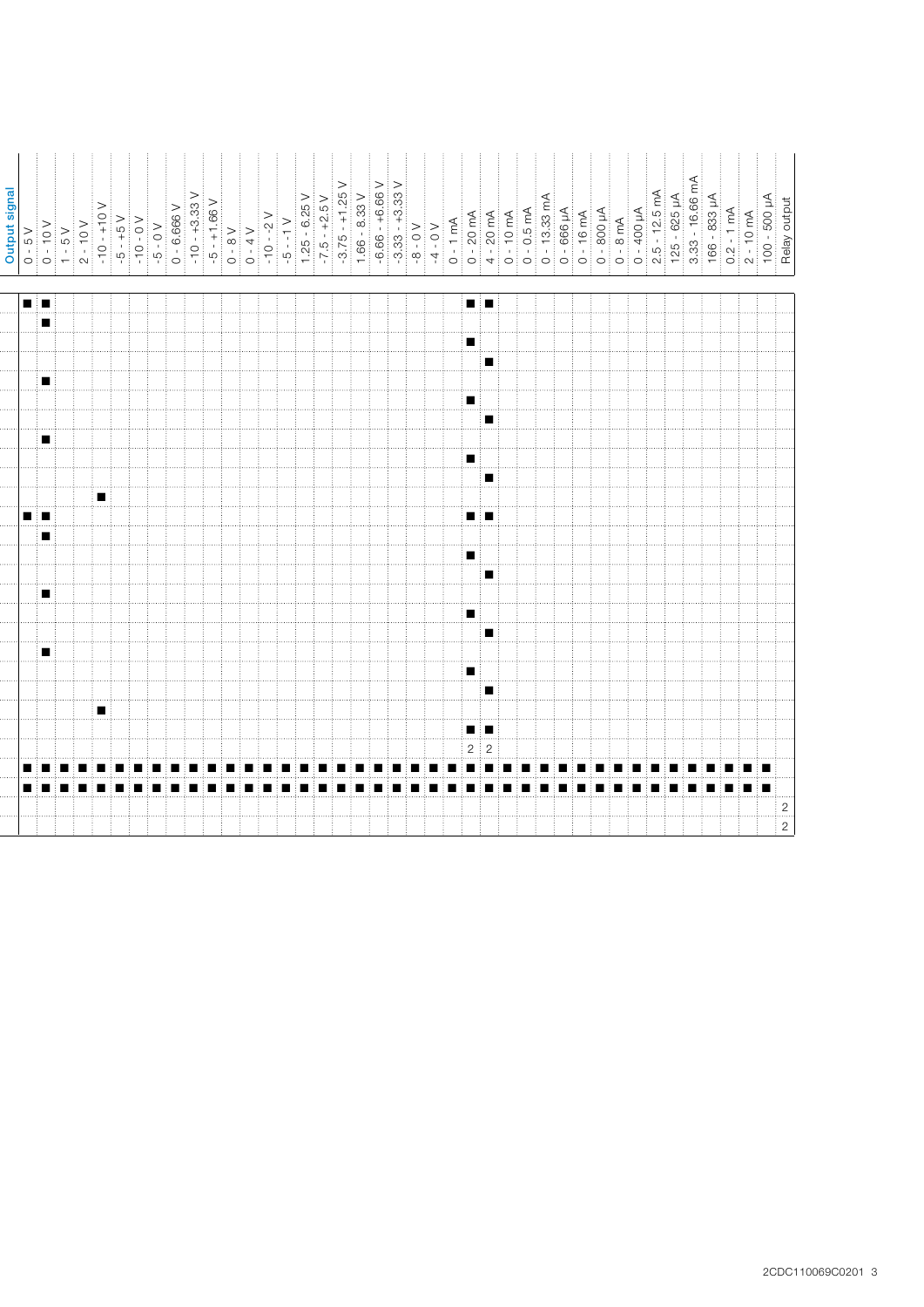# Temperature Signal Converters

| <b>RTD Converters</b> |              |                    | ∍<br>$\frac{1}{100}$<br>$\frac{1}{100}$<br>Notably voltage I | 240 V AC<br>О<br>Д<br>48 V<br>$24 - 48$ V<br>24 V AC<br>$10 -$ | $\mathop{\text{SO}}$<br><b>V 008</b><br>$\hbox{S}$ | E<br>$\overline{a}$<br>signal<br>O. 09 -<br>O. 09 -<br>Input<br>$\circ$ $\circ$ | $\begin{bmatrix} 0 & 0 & 0 \\ 0 & 0 & 0 \\ 0 & 0 & 0 \\ 0 & 0 & 0 \\ 0 & 0 & 0 \\ 0 & 0 & 0 \\ 0 & 0 & 0 \\ 0 & 0 & 0 \\ 0 & 0 & 0 \\ 0 & 0 & 0 & 0 \\ 0 & 0 & 0 & 0 \\ 0 & 0 & 0 & 0 \\ 0 & 0 & 0 & 0 & 0 \\ 0 & 0 & 0 & 0 & 0 \\ 0 & 0 & 0 & 0 & 0 & 0 \\ 0 & 0 & 0 & 0 & 0 & 0 \\ 0 & 0 & 0 & 0 & 0 & 0 & 0 \\ 0 & 0 & 0 & $<br>n i<br>$\circ$ |                    | $\begin{bmatrix} 5 & 0 & 0 \\ 0 & 0 & 0 \\ 0 & 0 & 0 \\ 0 & 0 & 0 \\ 0 & 0 & 0 \\ 0 & 0 & 0 \\ 0 & 0 & 0 \\ 0 & 0 & 0 \\ 0 & 0 & 0 \\ 0 & 0 & 0 \\ 0 & 0 & 0 \\ 0 & 0 & 0 \\ 0 & 0 & 0 \\ 0 & 0 & 0 \\ 0 & 0 & 0 & 0 \\ 0 & 0 & 0 & 0 \\ 0 & 0 & 0 & 0 \\ 0 & 0 & 0 & 0 & 0 \\ 0 & 0 & 0 & 0 & 0 \\ 0 & 0 & 0 & 0 & 0 \\ 0 & 0 & $<br>-11<br>$\circ$ : | 300<br>$\circ$ | ုပ္စ္ပုပ္စု<br>004<br>500<br>-13<br>$\circ$ : $\circ$ : | ပ္စ<br>$\circ$<br>8<br>600<br>$\circ$<br>စ | $\mathop{\mathrm{O}}_\circ$<br>$\mathbb{C}^3$<br>450<br>50<br>$\circ$<br>$\circ$<br>50<br>50 | $\overline{C}$<br>$\overline{b}$<br>O<br>250<br>$\circ$<br>Š<br>500<br>50<br>$\circ$ | ပ္စ<br>550<br>$\circ$ | ုပ္စုပ္စု<br>800<br>650<br>: 0 : 0 : | O<br>50<br>$\circ$<br>$\circ$ | ပ္စ<br>850<br>800<br>$\circ$ $\circ$ $\circ$ $\circ$<br>$\circ$ | 000<br>$\circ$<br>$\left($<br>$\circ$<br>$\circ$<br>$\circ$ $\circ$ $\circ$ $\circ$ | $\circ$<br>$\circ$ | Q:Q:Q<br>$\frac{1}{2}$<br>ioioi | $\circ$ |
|-----------------------|--------------|--------------------|--------------------------------------------------------------|----------------------------------------------------------------|----------------------------------------------------|---------------------------------------------------------------------------------|---------------------------------------------------------------------------------------------------------------------------------------------------------------------------------------------------------------------------------------------------------------------------------------------------------------------------------------------------|--------------------|--------------------------------------------------------------------------------------------------------------------------------------------------------------------------------------------------------------------------------------------------------------------------------------------------------------------------------------------------------|----------------|---------------------------------------------------------|--------------------------------------------|----------------------------------------------------------------------------------------------|--------------------------------------------------------------------------------------|-----------------------|--------------------------------------|-------------------------------|-----------------------------------------------------------------|-------------------------------------------------------------------------------------|--------------------|---------------------------------|---------|
| <b>Type</b>           | Order number |                    |                                                              |                                                                |                                                    |                                                                                 |                                                                                                                                                                                                                                                                                                                                                   | $\circ$<br>$\circ$ |                                                                                                                                                                                                                                                                                                                                                        |                |                                                         |                                            |                                                                                              |                                                                                      |                       |                                      |                               |                                                                 |                                                                                     |                    |                                 |         |
| CC-E/RTD              |              | 1SVR 011 701 R2500 | H                                                            |                                                                |                                                    |                                                                                 |                                                                                                                                                                                                                                                                                                                                                   |                    | $\blacksquare$                                                                                                                                                                                                                                                                                                                                         | п              | œ                                                       |                                            | ma i ma i m                                                                                  |                                                                                      |                       |                                      |                               |                                                                 |                                                                                     |                    |                                 |         |
| CC-E RTD/V            |              | 1SVR 011 730 R2500 | $\blacksquare$                                               |                                                                |                                                    |                                                                                 |                                                                                                                                                                                                                                                                                                                                                   |                    |                                                                                                                                                                                                                                                                                                                                                        |                |                                                         |                                            |                                                                                              |                                                                                      |                       |                                      |                               |                                                                 |                                                                                     |                    |                                 |         |
| CC-E RTD/I            |              | 1SVR 011 731 R1200 | ▬                                                            |                                                                |                                                    |                                                                                 |                                                                                                                                                                                                                                                                                                                                                   |                    |                                                                                                                                                                                                                                                                                                                                                        |                |                                                         |                                            |                                                                                              |                                                                                      |                       |                                      |                               |                                                                 |                                                                                     |                    |                                 |         |
| CC-E RTD/I            |              | 1SVR 011 732 R1300 | H                                                            |                                                                |                                                    |                                                                                 |                                                                                                                                                                                                                                                                                                                                                   |                    | п                                                                                                                                                                                                                                                                                                                                                      |                |                                                         |                                            |                                                                                              |                                                                                      |                       |                                      |                               |                                                                 |                                                                                     |                    |                                 |         |
| CC-E RTD/V            |              | 1SVR 011 733 R1400 | H                                                            |                                                                |                                                    |                                                                                 |                                                                                                                                                                                                                                                                                                                                                   |                    |                                                                                                                                                                                                                                                                                                                                                        |                |                                                         |                                            | ▕▐                                                                                           |                                                                                      |                       |                                      |                               |                                                                 |                                                                                     |                    |                                 |         |
| CC-E RTD/I            |              | 1SVR 011 734 R1500 | ı.                                                           |                                                                |                                                    |                                                                                 |                                                                                                                                                                                                                                                                                                                                                   |                    |                                                                                                                                                                                                                                                                                                                                                        |                |                                                         |                                            | п                                                                                            |                                                                                      |                       |                                      |                               |                                                                 |                                                                                     |                    |                                 |         |
| CC-E RTD/I            |              | 1SVR 011 735 R1600 | H                                                            |                                                                |                                                    |                                                                                 |                                                                                                                                                                                                                                                                                                                                                   |                    |                                                                                                                                                                                                                                                                                                                                                        |                |                                                         |                                            | ≔                                                                                            |                                                                                      |                       |                                      |                               |                                                                 |                                                                                     |                    |                                 |         |
| CC-E RTD/V            |              | 1SVR 011 736 R1700 | ▬                                                            |                                                                |                                                    |                                                                                 |                                                                                                                                                                                                                                                                                                                                                   |                    |                                                                                                                                                                                                                                                                                                                                                        | $\blacksquare$ |                                                         |                                            |                                                                                              |                                                                                      |                       |                                      |                               |                                                                 |                                                                                     |                    |                                 |         |
| CC-E RTD/I            |              | 1SVR 011 737 R1000 | ■                                                            |                                                                |                                                    |                                                                                 |                                                                                                                                                                                                                                                                                                                                                   |                    |                                                                                                                                                                                                                                                                                                                                                        | $\blacksquare$ |                                                         |                                            |                                                                                              |                                                                                      |                       |                                      |                               |                                                                 |                                                                                     |                    |                                 |         |
| CC-E RTD/I            |              | 1SVR 011 738 R2100 | п                                                            |                                                                |                                                    |                                                                                 |                                                                                                                                                                                                                                                                                                                                                   |                    |                                                                                                                                                                                                                                                                                                                                                        | п              |                                                         |                                            |                                                                                              |                                                                                      |                       |                                      |                               |                                                                 |                                                                                     |                    |                                 |         |
| CC-E RTD/V            |              | 1SVR 011 739 R2200 | п                                                            |                                                                |                                                    |                                                                                 |                                                                                                                                                                                                                                                                                                                                                   |                    |                                                                                                                                                                                                                                                                                                                                                        |                |                                                         |                                            |                                                                                              |                                                                                      |                       |                                      |                               |                                                                 |                                                                                     |                    |                                 |         |
| CC-E RTD/I            |              | 1SVR 011 740 R0700 | ■                                                            |                                                                |                                                    |                                                                                 |                                                                                                                                                                                                                                                                                                                                                   |                    |                                                                                                                                                                                                                                                                                                                                                        |                |                                                         |                                            |                                                                                              | п                                                                                    |                       |                                      |                               |                                                                 |                                                                                     |                    |                                 |         |
| CC-E RTD/I            |              | 1SVR 011 741 R2400 | I .                                                          |                                                                |                                                    |                                                                                 |                                                                                                                                                                                                                                                                                                                                                   |                    |                                                                                                                                                                                                                                                                                                                                                        |                |                                                         |                                            |                                                                                              | п                                                                                    |                       |                                      |                               |                                                                 |                                                                                     |                    |                                 |         |
| CC-E/RTD              |              | 1SVR 011 706 R2200 |                                                              | п                                                              |                                                    |                                                                                 |                                                                                                                                                                                                                                                                                                                                                   |                    | ш                                                                                                                                                                                                                                                                                                                                                      | $\blacksquare$ | г                                                       |                                            | <b>KARA BERGERIKA BERGERAK</b>                                                               |                                                                                      |                       |                                      |                               |                                                                 |                                                                                     |                    |                                 |         |
| CC-E RTD/V            |              | 1SVR 011 788 R2400 |                                                              | п                                                              |                                                    |                                                                                 |                                                                                                                                                                                                                                                                                                                                                   |                    |                                                                                                                                                                                                                                                                                                                                                        |                |                                                         |                                            |                                                                                              |                                                                                      |                       |                                      |                               |                                                                 |                                                                                     |                    |                                 |         |
| CC-E RTD/I            |              | 1SVR 011 789 R2500 |                                                              | $\blacksquare$                                                 |                                                    |                                                                                 |                                                                                                                                                                                                                                                                                                                                                   |                    | п                                                                                                                                                                                                                                                                                                                                                      |                |                                                         |                                            |                                                                                              |                                                                                      |                       |                                      |                               |                                                                 |                                                                                     |                    |                                 |         |
| CC-E RTD/I            |              | 1SVR 011 790 R2200 |                                                              | $\blacksquare$                                                 |                                                    |                                                                                 |                                                                                                                                                                                                                                                                                                                                                   |                    | $\blacksquare$                                                                                                                                                                                                                                                                                                                                         |                |                                                         |                                            |                                                                                              |                                                                                      |                       |                                      |                               |                                                                 |                                                                                     |                    |                                 |         |
| CC-E RTD/V            |              | 1SVR 011 791 R1700 |                                                              | $\blacksquare$                                                 |                                                    |                                                                                 |                                                                                                                                                                                                                                                                                                                                                   |                    |                                                                                                                                                                                                                                                                                                                                                        |                |                                                         |                                            | ▘█▏                                                                                          |                                                                                      |                       |                                      |                               |                                                                 |                                                                                     |                    |                                 |         |
| CC-E RTD/I            |              | 1SVR 011 792 R1000 |                                                              | п                                                              |                                                    |                                                                                 |                                                                                                                                                                                                                                                                                                                                                   |                    |                                                                                                                                                                                                                                                                                                                                                        |                |                                                         |                                            | п                                                                                            |                                                                                      |                       |                                      |                               |                                                                 |                                                                                     |                    |                                 |         |
| CC-E RTD/I            |              | 1SVR 011 793 R1100 |                                                              | $\blacksquare$                                                 |                                                    |                                                                                 |                                                                                                                                                                                                                                                                                                                                                   |                    |                                                                                                                                                                                                                                                                                                                                                        |                |                                                         |                                            | п                                                                                            |                                                                                      |                       |                                      |                               |                                                                 |                                                                                     |                    |                                 |         |
| CC-E RTD/V            |              | 1SVR 011 794 R1200 |                                                              | п                                                              |                                                    |                                                                                 |                                                                                                                                                                                                                                                                                                                                                   |                    |                                                                                                                                                                                                                                                                                                                                                        | ш              |                                                         |                                            |                                                                                              |                                                                                      |                       |                                      |                               |                                                                 |                                                                                     |                    |                                 |         |
| CC-E RTD/I            |              | 1SVR 011 795 R1300 |                                                              | $\blacksquare$                                                 |                                                    |                                                                                 |                                                                                                                                                                                                                                                                                                                                                   |                    |                                                                                                                                                                                                                                                                                                                                                        | п              |                                                         |                                            |                                                                                              |                                                                                      |                       |                                      |                               |                                                                 |                                                                                     |                    |                                 |         |
| CC-E RTD/I            |              | 1SVR 011 796 R1400 |                                                              | п                                                              |                                                    |                                                                                 |                                                                                                                                                                                                                                                                                                                                                   |                    |                                                                                                                                                                                                                                                                                                                                                        | п              |                                                         |                                            |                                                                                              |                                                                                      |                       |                                      |                               |                                                                 |                                                                                     |                    |                                 |         |
| CC-E RTD/V            |              | 1SVR 011 797 R1500 |                                                              | п                                                              |                                                    |                                                                                 |                                                                                                                                                                                                                                                                                                                                                   |                    |                                                                                                                                                                                                                                                                                                                                                        |                |                                                         |                                            |                                                                                              | п                                                                                    |                       |                                      |                               |                                                                 |                                                                                     |                    |                                 |         |
| CC-E RTD/I            |              | 1SVR 011 798 R2600 |                                                              | $\blacksquare$                                                 |                                                    |                                                                                 |                                                                                                                                                                                                                                                                                                                                                   |                    |                                                                                                                                                                                                                                                                                                                                                        |                |                                                         |                                            |                                                                                              | п                                                                                    |                       |                                      |                               |                                                                 |                                                                                     |                    |                                 |         |
| CC-E RTD/I            |              | 1SVR 011 799 R2700 |                                                              | п                                                              |                                                    |                                                                                 |                                                                                                                                                                                                                                                                                                                                                   |                    |                                                                                                                                                                                                                                                                                                                                                        |                |                                                         |                                            |                                                                                              |                                                                                      |                       |                                      |                               |                                                                 |                                                                                     |                    |                                 |         |
| CC-U/RTD              |              | 1SVR 040 002 R0500 |                                                              | п                                                              |                                                    |                                                                                 |                                                                                                                                                                                                                                                                                                                                                   |                    |                                                                                                                                                                                                                                                                                                                                                        |                |                                                         |                                            |                                                                                              |                                                                                      |                       |                                      |                               |                                                                 |                                                                                     |                    |                                 |         |
| CC-U/RTD              |              | 1SVR 040 003 R0600 |                                                              |                                                                |                                                    |                                                                                 |                                                                                                                                                                                                                                                                                                                                                   |                    |                                                                                                                                                                                                                                                                                                                                                        |                |                                                         |                                            |                                                                                              |                                                                                      | .                     |                                      |                               |                                                                 |                                                                                     |                    |                                 |         |
| CC-U/RTDR             |              | 1SVR 040 012 R2600 |                                                              |                                                                |                                                    |                                                                                 |                                                                                                                                                                                                                                                                                                                                                   |                    |                                                                                                                                                                                                                                                                                                                                                        |                |                                                         | n i n                                      |                                                                                              |                                                                                      |                       |                                      |                               |                                                                 |                                                                                     |                    |                                 |         |
| CC-U/RTDR             |              | 1SVR 040 013 R2700 |                                                              |                                                                |                                                    |                                                                                 |                                                                                                                                                                                                                                                                                                                                                   |                    | . .                                                                                                                                                                                                                                                                                                                                                    |                |                                                         | n i n                                      |                                                                                              |                                                                                      |                       |                                      |                               |                                                                 |                                                                                     |                    |                                 |         |
|                       |              |                    |                                                              |                                                                |                                                    |                                                                                 |                                                                                                                                                                                                                                                                                                                                                   |                    |                                                                                                                                                                                                                                                                                                                                                        |                |                                                         |                                            |                                                                                              |                                                                                      |                       |                                      |                               |                                                                 |                                                                                     |                    |                                 |         |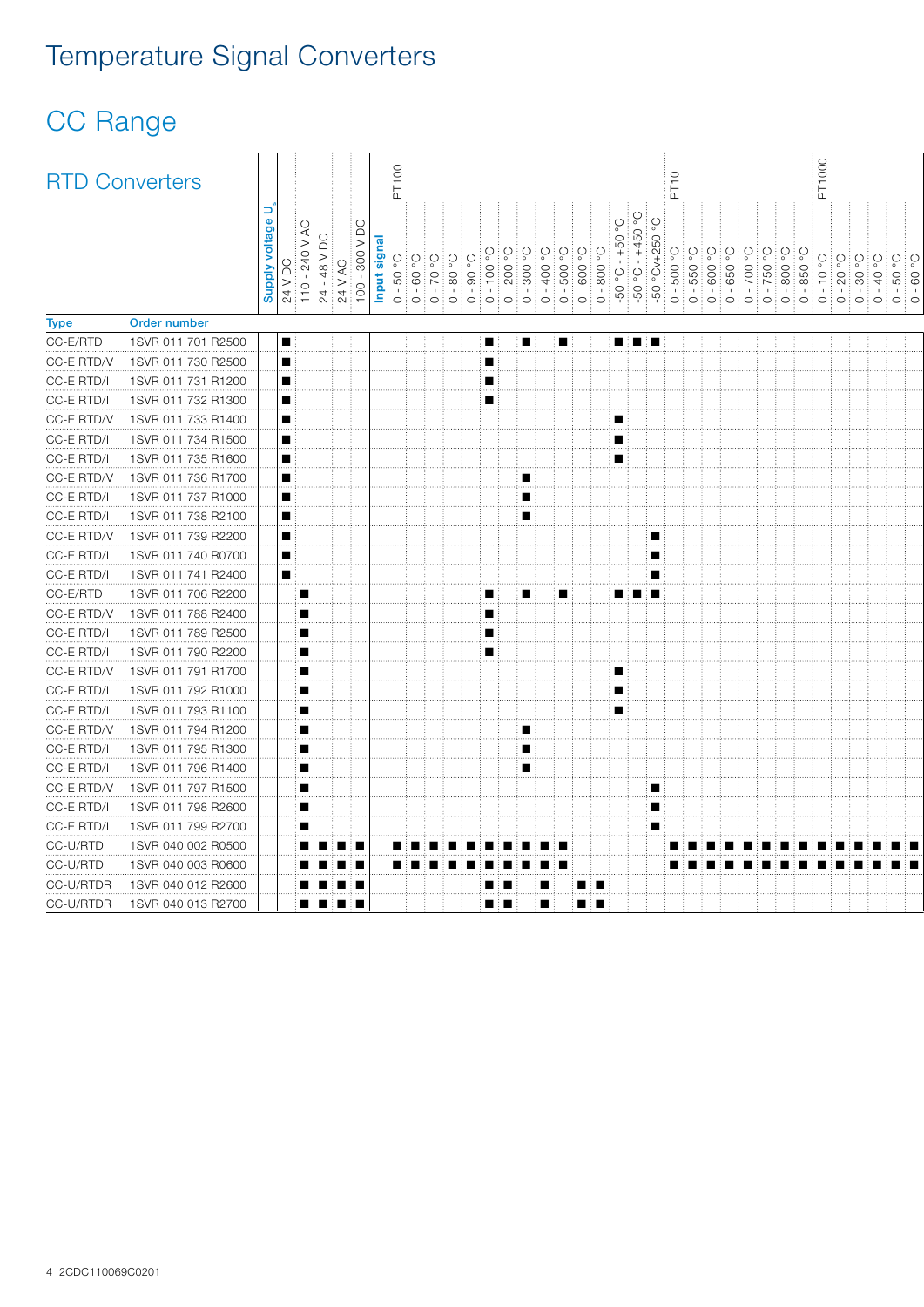| Output signal<br>$0 - 5 \nV$<br>$-10 \nV$<br>$-10 - 10 \nV$<br>$-10 - 5 \nV$<br>$-10 - 5 \nV$<br>$-10 - 5 \nV$<br>$-10 - 5 \nV$<br>$-10 - 5 \nV$<br>$-10 - 6 \nS 680 \nV$<br>$-10 - 43.39 \nV$<br>$-10 - 43.39 \nV$<br>$-10 - 43.39 \nV$ |
|------------------------------------------------------------------------------------------------------------------------------------------------------------------------------------------------------------------------------------------|
| ▏▆▏▆▏                                                                                                                                                                                                                                    |
|                                                                                                                                                                                                                                          |
| $\blacksquare$                                                                                                                                                                                                                           |
| O                                                                                                                                                                                                                                        |
|                                                                                                                                                                                                                                          |
| $\blacksquare$                                                                                                                                                                                                                           |
| Œ                                                                                                                                                                                                                                        |
|                                                                                                                                                                                                                                          |
| $\blacksquare$                                                                                                                                                                                                                           |
| Œ.                                                                                                                                                                                                                                       |
|                                                                                                                                                                                                                                          |
| $\blacksquare$                                                                                                                                                                                                                           |
| į.                                                                                                                                                                                                                                       |
| ▏▆░▆                                                                                                                                                                                                                                     |
|                                                                                                                                                                                                                                          |
| $\blacksquare$                                                                                                                                                                                                                           |
| Œ                                                                                                                                                                                                                                        |
|                                                                                                                                                                                                                                          |
| $\blacksquare$                                                                                                                                                                                                                           |
| i d                                                                                                                                                                                                                                      |
|                                                                                                                                                                                                                                          |
| $\blacksquare$                                                                                                                                                                                                                           |
| Œ                                                                                                                                                                                                                                        |
|                                                                                                                                                                                                                                          |
| $\blacksquare$                                                                                                                                                                                                                           |
| $\blacksquare$                                                                                                                                                                                                                           |
|                                                                                                                                                                                                                                          |
| $\blacksquare$<br>▏█▏<br>$\blacksquare$<br>■<br>п<br>п<br>п<br>∶∎<br>. .<br>┆┏<br>п<br>$\blacksquare$<br>i n<br>n i n<br>■<br>п<br>■<br>▘█▏                                                                                              |
|                                                                                                                                                                                                                                          |
|                                                                                                                                                                                                                                          |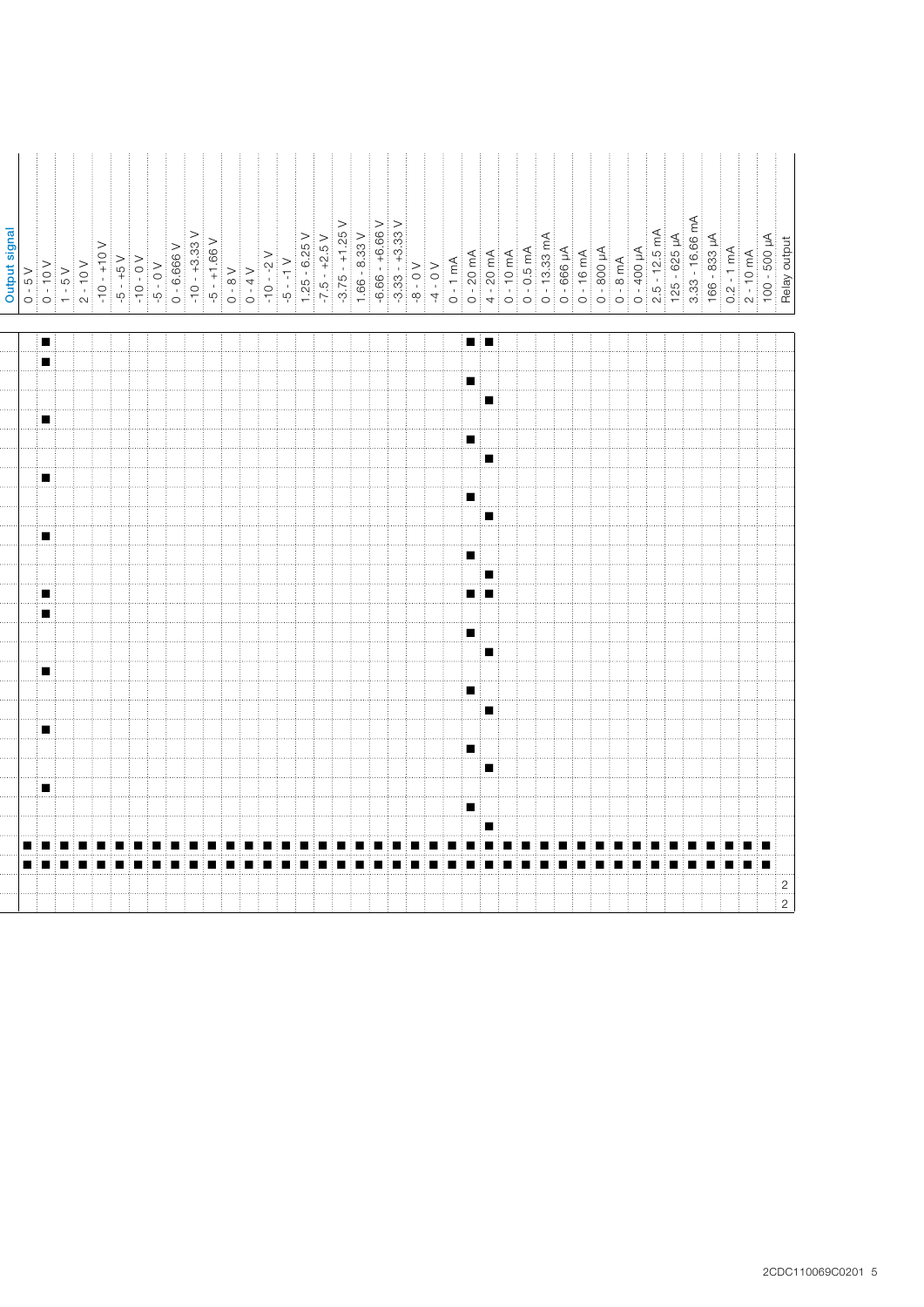# Thermocouple Signal Converters

| Thermocouple<br>Converters |                    | $\begin{array}{l l} \hline \textbf{Supply voltage} \cr 24 \text{ VDC} \cr 110 - 240 \text{ VAC} \cr 24 - 48 \text{ V DC} \cr 24 \text{ VAC} \cr \end{array}$ |             | $\frac{1}{2}$<br>$rac{8}{100}$ | type<br>$\circ$ | type<br>type<br>C<br>ပ္စ<br>$\frac{900}{1350}$<br>$\frac{300}{1000}$<br>0.1000 °C<br>0.100 - 00<br>1-250 - 02<br>0.250 - 100 - 907<br>$\circ$<br>$\circ$ | type<br>$\circ$ | type<br>type<br>ပ္စ<br>့ပ<br>750<br>$-400$<br>i <u>p</u><br>$\frac{1}{2}$<br>$\circ$<br>$\circ$ | type<br>- 13<br>$0 - 051$ | edki,<br>type<br>ို<br>O <sub>o</sub> OOZ<br>O <sub>o</sub> OSPI<br>O <sub>o</sub> OOT<br>$\rm ^{\rm o}$<br>250<br>$\circ$<br>$\circ$ | type<br>ပ္စ<br>1000<br>200<br>$\circ$ | $\overline{z}$<br>ype<br>ပ္စ<br>650<br>$\rm S$<br>$\circ$ | type<br>ပ္စ<br>$\frac{1300}{2}$<br>$-95$<br>$\rm ^{\rm o}$<br>$\circ$<br>$\circ$ | type<br>edX:<br>O <sub>o</sub> 0921<br>O <sub>o</sub> 0021<br>O <sub>o</sub> 0981<br>450 -<br>$\circ$ | type<br>$\geq$<br>$10 \text{ mV}$<br>$\rm ^{\rm o}$<br>$\sim$<br>$\circ$<br>$\circ$                                                                                                                                            | ਂ ≥ੂ<br>'⊟<br>$50 \text{ mV}$<br>$\overline{5}$<br>$\circ$ | ype<br>5° 072<br>ုပ္<br>8Ò<br>$\circ$<br>$\circ$ | type<br>type<br>1200 °C<br>$\circ$ | type<br>$\circ$<br>250<br>$\circ$ | iype<br>ype<br>350 °C<br>ိ<br>500<br>$\overline{\phantom{0}}$<br>$\circ$<br>$\circ$ | type<br>$\frac{56}{15}$<br>$-150 -$ | ype<br>ype<br>$\frac{220}{400}$<br>$\circ$<br>$\circ$ | $\omega$<br>type | း ဟ း ဟ<br>ype<br>ype<br>ုပ္ပုပ္ပုပ္<br>$\frac{210}{380}$<br>$\circ$ $\circ$ $\circ$ $\circ$ |  |
|----------------------------|--------------------|--------------------------------------------------------------------------------------------------------------------------------------------------------------|-------------|--------------------------------|-----------------|----------------------------------------------------------------------------------------------------------------------------------------------------------|-----------------|-------------------------------------------------------------------------------------------------|---------------------------|---------------------------------------------------------------------------------------------------------------------------------------|---------------------------------------|-----------------------------------------------------------|----------------------------------------------------------------------------------|-------------------------------------------------------------------------------------------------------|--------------------------------------------------------------------------------------------------------------------------------------------------------------------------------------------------------------------------------|------------------------------------------------------------|--------------------------------------------------|------------------------------------|-----------------------------------|-------------------------------------------------------------------------------------|-------------------------------------|-------------------------------------------------------|------------------|----------------------------------------------------------------------------------------------|--|
| <b>Type</b>                | Order number       |                                                                                                                                                              |             |                                |                 |                                                                                                                                                          |                 |                                                                                                 |                           |                                                                                                                                       |                                       |                                                           |                                                                                  |                                                                                                       |                                                                                                                                                                                                                                |                                                            |                                                  |                                    |                                   |                                                                                     |                                     |                                                       |                  |                                                                                              |  |
| CC-E/TC                    | 1SVR 011 702 R2600 | H                                                                                                                                                            |             |                                | ▏▆▁             |                                                                                                                                                          |                 |                                                                                                 |                           |                                                                                                                                       |                                       |                                                           |                                                                                  |                                                                                                       |                                                                                                                                                                                                                                |                                                            |                                                  |                                    |                                   |                                                                                     |                                     |                                                       |                  |                                                                                              |  |
| CC-E TC/V                  | 1SVR 011 750 R0100 | ▪                                                                                                                                                            |             |                                |                 |                                                                                                                                                          | п               |                                                                                                 |                           |                                                                                                                                       |                                       |                                                           |                                                                                  |                                                                                                       |                                                                                                                                                                                                                                |                                                            |                                                  |                                    |                                   |                                                                                     |                                     |                                                       |                  |                                                                                              |  |
| $CC-E$ $TC/I$              | 1SVR 011 751 R2600 | ı.                                                                                                                                                           |             |                                |                 |                                                                                                                                                          | ■               |                                                                                                 |                           |                                                                                                                                       |                                       |                                                           |                                                                                  |                                                                                                       |                                                                                                                                                                                                                                |                                                            |                                                  |                                    |                                   |                                                                                     |                                     |                                                       |                  |                                                                                              |  |
| $CC-E$ $TC/I$              | 1SVR 011 752 R2700 | H                                                                                                                                                            |             |                                |                 |                                                                                                                                                          | ш               |                                                                                                 |                           |                                                                                                                                       |                                       |                                                           |                                                                                  |                                                                                                       |                                                                                                                                                                                                                                |                                                            |                                                  |                                    |                                   |                                                                                     |                                     |                                                       |                  |                                                                                              |  |
| $CC$ $\vdash$ $TC/V$       | 1SVR 011 753 R2000 | ▬                                                                                                                                                            |             |                                | ▎▆              |                                                                                                                                                          |                 |                                                                                                 |                           |                                                                                                                                       |                                       |                                                           |                                                                                  |                                                                                                       |                                                                                                                                                                                                                                |                                                            |                                                  |                                    |                                   |                                                                                     |                                     |                                                       |                  |                                                                                              |  |
| $CC-E$ $TC/I$              | 1SVR 011 754 R2100 | $\blacksquare$                                                                                                                                               |             |                                | ▎▆              |                                                                                                                                                          |                 |                                                                                                 |                           |                                                                                                                                       |                                       |                                                           |                                                                                  |                                                                                                       |                                                                                                                                                                                                                                |                                                            |                                                  |                                    |                                   |                                                                                     |                                     |                                                       |                  |                                                                                              |  |
| $CC-E$ $TC/I$              | 1SVR 011 755 R2200 | ı.                                                                                                                                                           |             |                                | ▎▆              |                                                                                                                                                          |                 |                                                                                                 |                           |                                                                                                                                       |                                       |                                                           |                                                                                  |                                                                                                       |                                                                                                                                                                                                                                |                                                            |                                                  |                                    |                                   |                                                                                     |                                     |                                                       |                  |                                                                                              |  |
| $CC-E/TC$                  | 1SVR 011 707 R2300 | E.                                                                                                                                                           |             |                                | ▏▆▁             |                                                                                                                                                          | п               |                                                                                                 |                           |                                                                                                                                       |                                       |                                                           |                                                                                  |                                                                                                       |                                                                                                                                                                                                                                |                                                            |                                                  |                                    |                                   |                                                                                     |                                     |                                                       |                  |                                                                                              |  |
| CC-E TC/V                  | 1SVR 011 760 R0300 | Œ.                                                                                                                                                           |             |                                |                 |                                                                                                                                                          | п               |                                                                                                 |                           |                                                                                                                                       |                                       |                                                           |                                                                                  |                                                                                                       |                                                                                                                                                                                                                                |                                                            |                                                  |                                    |                                   |                                                                                     |                                     |                                                       |                  |                                                                                              |  |
| $CC-E$ $TC/I$              | 1SVR 011 761 R2000 | ▐█                                                                                                                                                           |             |                                |                 |                                                                                                                                                          |                 |                                                                                                 |                           |                                                                                                                                       |                                       |                                                           |                                                                                  |                                                                                                       |                                                                                                                                                                                                                                |                                                            |                                                  |                                    |                                   |                                                                                     |                                     |                                                       |                  |                                                                                              |  |
| $CC-E$ $TC/I$              | 1SVR 011 762 R2100 | Œ.                                                                                                                                                           |             |                                |                 |                                                                                                                                                          | $\blacksquare$  |                                                                                                 |                           |                                                                                                                                       |                                       |                                                           |                                                                                  |                                                                                                       |                                                                                                                                                                                                                                |                                                            |                                                  |                                    |                                   |                                                                                     |                                     |                                                       |                  |                                                                                              |  |
| $CC$ $\vdash$ $TC/V$       | 1SVR 011 763 R2200 | Œ.                                                                                                                                                           |             |                                | ▎▆              |                                                                                                                                                          |                 |                                                                                                 |                           |                                                                                                                                       |                                       |                                                           |                                                                                  |                                                                                                       |                                                                                                                                                                                                                                |                                                            |                                                  |                                    |                                   |                                                                                     |                                     |                                                       |                  |                                                                                              |  |
| $CC-E$ $TC/I$              | 1SVR 011 764 R2300 | ▁                                                                                                                                                            |             |                                | ▎▆              |                                                                                                                                                          |                 |                                                                                                 |                           |                                                                                                                                       |                                       |                                                           |                                                                                  |                                                                                                       |                                                                                                                                                                                                                                |                                                            |                                                  |                                    |                                   |                                                                                     |                                     |                                                       |                  |                                                                                              |  |
| $CC-E$ $TC/I$              | 1SVR 011 765 R2400 | Œ.                                                                                                                                                           |             |                                | п               |                                                                                                                                                          |                 |                                                                                                 |                           |                                                                                                                                       |                                       |                                                           |                                                                                  |                                                                                                       |                                                                                                                                                                                                                                |                                                            |                                                  |                                    |                                   |                                                                                     |                                     |                                                       |                  |                                                                                              |  |
| $CC-U/TC$                  | 1SVR 040 004 R0700 | ▏█▕▐█                                                                                                                                                        |             |                                |                 | <b>FILL</b>                                                                                                                                              |                 |                                                                                                 |                           |                                                                                                                                       |                                       |                                                           |                                                                                  |                                                                                                       | and a series of the series of the series of the series of the series of the series of the series of the series of the series of the series of the series of the series of the series of the series of the series of the series |                                                            |                                                  |                                    |                                   |                                                                                     |                                     |                                                       |                  |                                                                                              |  |
| $CC-U/TC$                  | 1SVR 040 005 R0000 |                                                                                                                                                              | ▏▆▏▏▆▏▏▆▏▐▆ |                                |                 | n i n                                                                                                                                                    |                 |                                                                                                 |                           |                                                                                                                                       |                                       |                                                           |                                                                                  |                                                                                                       |                                                                                                                                                                                                                                |                                                            |                                                  |                                    |                                   |                                                                                     |                                     |                                                       |                  |                                                                                              |  |
| $CC-U/TCR$                 | 1SVR 040 014 R2000 | 9 N 9 N 9 N 9 N                                                                                                                                              |             |                                |                 |                                                                                                                                                          |                 |                                                                                                 |                           |                                                                                                                                       |                                       |                                                           |                                                                                  |                                                                                                       |                                                                                                                                                                                                                                |                                                            |                                                  |                                    |                                   |                                                                                     |                                     |                                                       |                  |                                                                                              |  |
| CC-U/TCR                   | 1SVR 040 015 R2100 | ▏▆▕▗▆▕▗▆▕▗▆                                                                                                                                                  |             |                                |                 |                                                                                                                                                          |                 |                                                                                                 |                           |                                                                                                                                       |                                       |                                                           |                                                                                  |                                                                                                       |                                                                                                                                                                                                                                |                                                            | n a shekar                                       |                                    |                                   |                                                                                     |                                     |                                                       |                  |                                                                                              |  |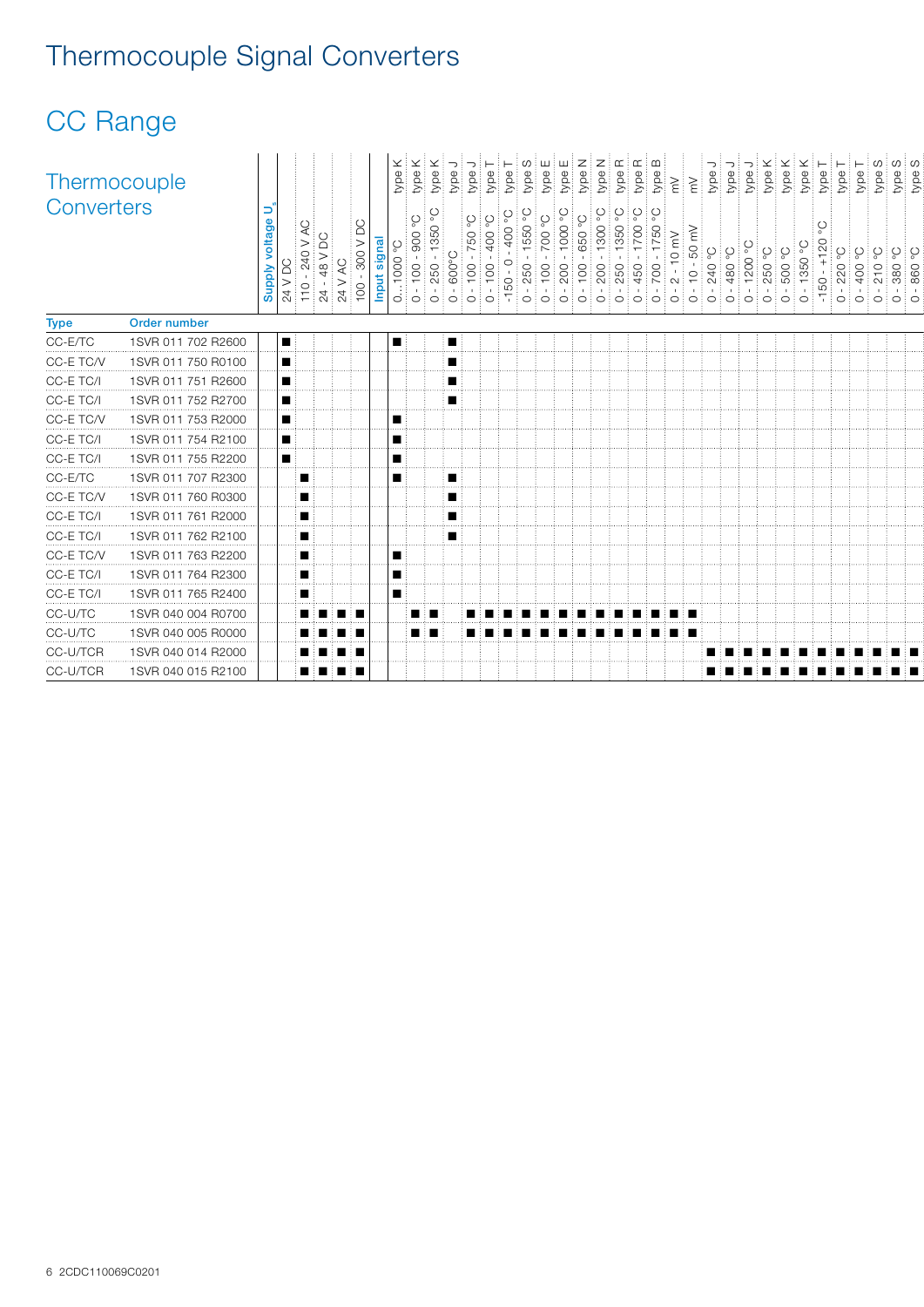| $rac{1}{2}$<br>$\circ$ | type S<br>$\frac{0 - 1550 °C}{\text{Output signal}}$ |  |                       |         | $\begin{array}{r l} 1.5 \times 10 V \\ -1.5 V \\ -10 - V \\ -5 - +5 V \\ -6 - 0 V \\ -10 - 0.4833 V \\ -5 - +1.66 V \\ -6 - 6.666 V \\ -5 - +1.66 V \\ -6 - 8 V \\ -10 - 2 V \\ -10 - 2 V \\ -1.25 - +2.5 V \\ -1.25 - +2.5 V \\ -1.25 - +2.5 V \\ -1.25 - +2.5 V \\ -1.25 - +2.5 V \\ -1.25 - +2.5 V \\ -1.25 - +2.5 V \\ -1.25 - +2.5 V \\ -1.25 - +2.5 V$ |     | $\begin{array}{r} 1.66 - 8.33 \text{ V} \\ -6.66 - +6.66 \text{ V} \\ -3.33 - +3.33 \text{ V} \end{array}$ | $\frac{-8 - 0}{\sqrt{0}}$ | $0 - 1$ mA<br>$0 - 20$ mA<br>$4 - 20$ mA | $10 \text{ mA}$<br>$0.5 \text{ mA}$<br>$13.33 \text{ mA}$<br>$\frac{1}{4}$ 0<br>$\circ$ | $\circ$ | $\begin{array}{cccc}\n & & \text{} & & \text{} \\ \hline\n0 & - & 666 \text{ J/A} & & \text{} \\ 0 & - & 16 \text{ mA} & & \text{} \\ 0 & - & 800 \text{ J/A} & & \text{} \\ 0 & - & 400 \text{ J/A} & & \text{} \\ \hline\n & 0 & - & 400 \text{ J/A} & & \text{} \\  & 2.5 & - & 12.5 \text{ mA} & & \text{} \\  & 125 & - & 65 \text{ mA} & & \text{} \\  & & 125 & - & 65 \text{ mA} & & \text{} \\  & & & $ |     |   | $\frac{166 - 833 \mu A}{0.2 - 1 \text{ mA}}$<br>$10 \text{ mA}$<br>$\begin{array}{c} \n 2 \\  0 \\  0\n \end{array}$<br>$\sim$ | 500 µA<br>output<br>$\frac{100}{\text{Relav}}$ |
|------------------------|------------------------------------------------------|--|-----------------------|---------|--------------------------------------------------------------------------------------------------------------------------------------------------------------------------------------------------------------------------------------------------------------------------------------------------------------------------------------------------------------|-----|------------------------------------------------------------------------------------------------------------|---------------------------|------------------------------------------|-----------------------------------------------------------------------------------------|---------|------------------------------------------------------------------------------------------------------------------------------------------------------------------------------------------------------------------------------------------------------------------------------------------------------------------------------------------------------------------------------------------------------------------|-----|---|--------------------------------------------------------------------------------------------------------------------------------|------------------------------------------------|
| Œ.                     |                                                      |  |                       |         |                                                                                                                                                                                                                                                                                                                                                              |     |                                                                                                            |                           | ▏▆▏▏▆▏                                   |                                                                                         |         |                                                                                                                                                                                                                                                                                                                                                                                                                  |     |   |                                                                                                                                |                                                |
| п                      |                                                      |  |                       |         |                                                                                                                                                                                                                                                                                                                                                              |     |                                                                                                            |                           |                                          |                                                                                         |         |                                                                                                                                                                                                                                                                                                                                                                                                                  |     |   |                                                                                                                                |                                                |
|                        |                                                      |  |                       |         |                                                                                                                                                                                                                                                                                                                                                              |     |                                                                                                            |                           | $\blacksquare$                           |                                                                                         |         |                                                                                                                                                                                                                                                                                                                                                                                                                  |     |   |                                                                                                                                |                                                |
| Œ                      |                                                      |  |                       |         |                                                                                                                                                                                                                                                                                                                                                              |     |                                                                                                            |                           |                                          | п                                                                                       |         |                                                                                                                                                                                                                                                                                                                                                                                                                  |     |   |                                                                                                                                |                                                |
|                        |                                                      |  |                       |         |                                                                                                                                                                                                                                                                                                                                                              |     |                                                                                                            |                           | $\blacksquare$                           |                                                                                         |         |                                                                                                                                                                                                                                                                                                                                                                                                                  |     |   |                                                                                                                                |                                                |
|                        |                                                      |  |                       |         |                                                                                                                                                                                                                                                                                                                                                              |     |                                                                                                            |                           |                                          | ▉                                                                                       |         |                                                                                                                                                                                                                                                                                                                                                                                                                  |     |   |                                                                                                                                |                                                |
| $\blacksquare$         |                                                      |  |                       |         |                                                                                                                                                                                                                                                                                                                                                              |     |                                                                                                            |                           | ▏▆▕▐▆                                    |                                                                                         |         |                                                                                                                                                                                                                                                                                                                                                                                                                  |     |   |                                                                                                                                |                                                |
| ▐▇                     |                                                      |  |                       |         |                                                                                                                                                                                                                                                                                                                                                              |     |                                                                                                            |                           |                                          |                                                                                         |         |                                                                                                                                                                                                                                                                                                                                                                                                                  |     |   |                                                                                                                                |                                                |
|                        |                                                      |  |                       |         |                                                                                                                                                                                                                                                                                                                                                              |     |                                                                                                            |                           | $\blacksquare$                           |                                                                                         |         |                                                                                                                                                                                                                                                                                                                                                                                                                  |     |   |                                                                                                                                |                                                |
|                        |                                                      |  |                       |         |                                                                                                                                                                                                                                                                                                                                                              |     |                                                                                                            |                           |                                          | H.                                                                                      |         |                                                                                                                                                                                                                                                                                                                                                                                                                  |     |   |                                                                                                                                |                                                |
| Œ.                     |                                                      |  |                       |         |                                                                                                                                                                                                                                                                                                                                                              |     |                                                                                                            |                           |                                          |                                                                                         |         |                                                                                                                                                                                                                                                                                                                                                                                                                  |     |   |                                                                                                                                |                                                |
|                        |                                                      |  |                       |         |                                                                                                                                                                                                                                                                                                                                                              |     |                                                                                                            |                           | $\blacksquare$                           |                                                                                         |         |                                                                                                                                                                                                                                                                                                                                                                                                                  |     |   |                                                                                                                                |                                                |
|                        |                                                      |  |                       |         |                                                                                                                                                                                                                                                                                                                                                              |     |                                                                                                            |                           |                                          | п                                                                                       |         |                                                                                                                                                                                                                                                                                                                                                                                                                  |     |   |                                                                                                                                |                                                |
| n                      |                                                      |  | ∙                     |         |                                                                                                                                                                                                                                                                                                                                                              |     |                                                                                                            |                           |                                          |                                                                                         |         |                                                                                                                                                                                                                                                                                                                                                                                                                  | i ∎ |   | and a strong of the strong strong                                                                                              |                                                |
| ▎▆▏░▆▏░▆▖              |                                                      |  | E STEETSTEET EN STEET | 8 N 8 N | i n<br>∶∎                                                                                                                                                                                                                                                                                                                                                    | i∎. | ▏█▏<br>÷∎                                                                                                  |                           | * * ■ *                                  | ÷ ∎                                                                                     | i ∎i    | i m<br>a an                                                                                                                                                                                                                                                                                                                                                                                                      |     | . | BER BER BER                                                                                                                    |                                                |
|                        |                                                      |  |                       |         |                                                                                                                                                                                                                                                                                                                                                              |     |                                                                                                            |                           |                                          |                                                                                         |         |                                                                                                                                                                                                                                                                                                                                                                                                                  |     |   |                                                                                                                                | $\begin{array}{c} 2 \\ 2 \end{array}$          |
|                        |                                                      |  |                       |         |                                                                                                                                                                                                                                                                                                                                                              |     |                                                                                                            |                           |                                          |                                                                                         |         |                                                                                                                                                                                                                                                                                                                                                                                                                  |     |   |                                                                                                                                |                                                |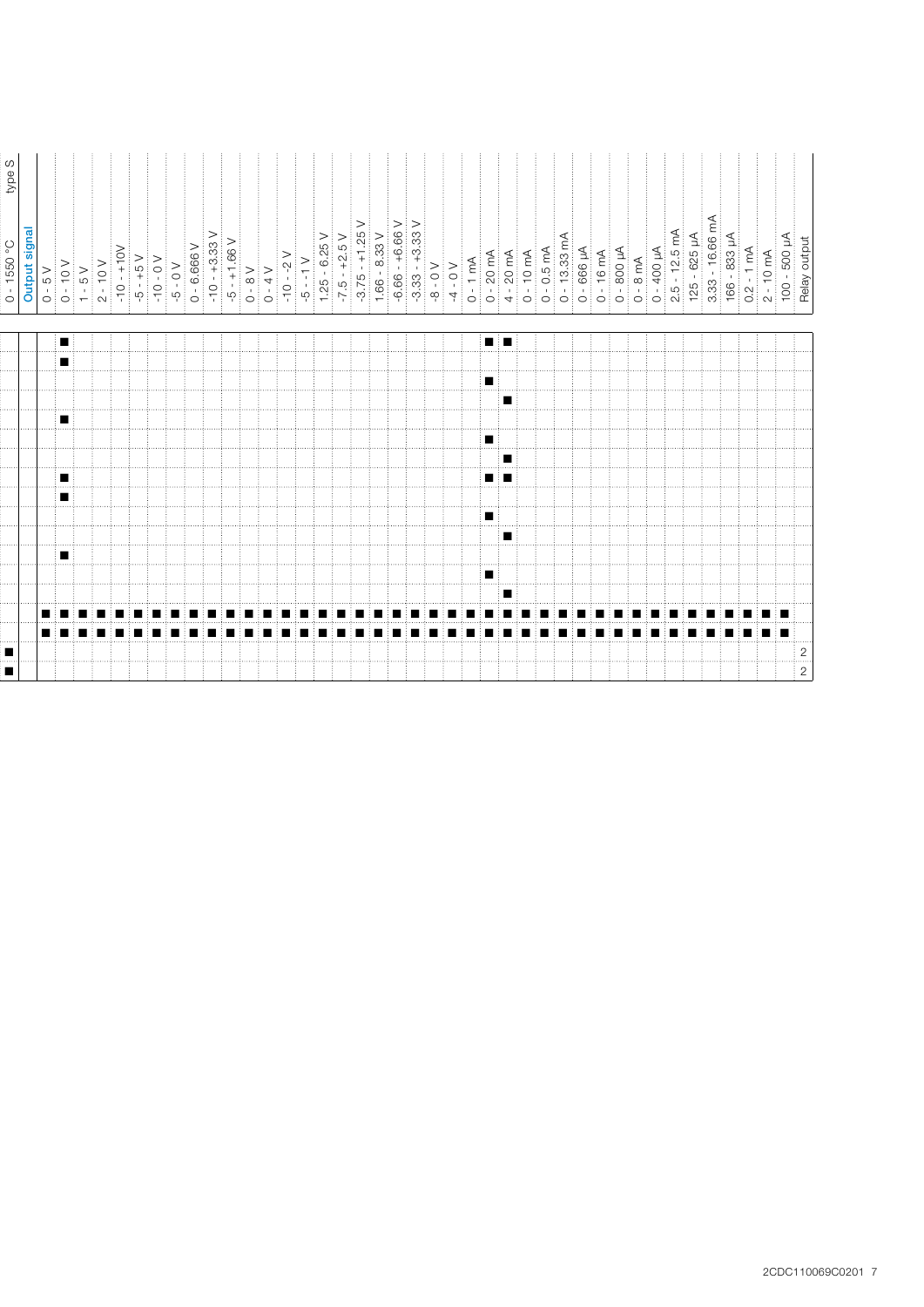## Measuring Converters

| <b>Type</b><br>Order number<br>$CC-E/I$<br>1SVR 011 703 R2700<br>$\blacksquare$<br><b>ARANG BERGA</b><br>$\blacksquare$<br>CC-E $I_{AC}/V$<br>1SVR 011 770 R0500<br>п<br>HE E<br>п<br>CC-E $I_{AC}/I$<br>1SVR 011 771 R2200<br>$\blacksquare$<br>▐▊░█<br>CC-E $I_{AC}/I$<br>1SVR 011 772 R2300<br>$\blacksquare$<br>E I I<br>CC-E $I_{\rm DC}/V$<br>1SVR 011 773 R2400<br>▉▏▉<br>п<br>п<br>CC-E $I_{DC}/I$<br>1SVR 011 774 R2500<br>$\blacksquare$<br>u i u<br>CC-E $I_{DC}/I$<br>1SVR 011 775 R2600<br>$\blacksquare$<br>u i u<br>$CC-E/I$<br>1SVR 011 708 R0400<br>$\blacksquare$<br>п<br><b>ARRIVARD</b><br>CC-E $I_{AC}/V$<br>1SVR 011 780 R1100<br>$\blacksquare$<br>$\blacksquare$<br>E BE<br>CC-E $I_{AC}/I$<br>1SVR 011 781 R0600<br>$\blacksquare$<br>▏█▏▏█▏<br>CC-E $I_{AC}/I$<br>1SVR 011 782 R0700<br>$\blacksquare$<br>E I I<br>CC-E $I_{DC}/V$<br>1SVR 011 783 R0000<br>$\blacksquare$<br>M I H<br>$\blacksquare$<br>CC-E $I_{\rm DC}/I$<br>1SVR 011 784 R0100<br>п<br>$\blacksquare$ ) $\blacksquare$<br>CC-E $I_{DC}/I$<br>1SVR 011 785 R1100<br>п<br>M i A<br>CC-E $I_{AC}/ILPO$<br>$\blacksquare$<br>1SVR 010 203 R0500<br>▎█▏░▐█▏<br>CC-U/I<br>1SVR 040 006 R0100<br>▐█<br>HE E<br>п<br>$CC-U/I$<br>$\blacksquare$<br>1SVR 040 007 R0200<br>■!<br>$CC$ -U/V<br>1SVR 040 008 R1300<br>п |  | $\frac{\text{Supply voltage U}}{24 \text{ V DC}}$ | $110 - 240$ V AC<br>48 V DC<br>$24 -$ | Input signal | urrent<br>Ō<br>1A, AC<br>5 A, AC<br>$\stackrel{\shortparallel}{\circ}$<br>$\circ$ | 20 A, AC<br>$\rm ^{\circ}$ | 20 A, DC<br>5A, DC<br>$\rm \dot{\circ}$<br>$\circ$ | Voltage<br>$\sqrt{001}$<br>$\circ$ | 150 V<br>250 V<br>$\circ$<br>$\circ$ | <b>V 008</b><br>$\circ$ | 400 V<br>450 V<br>$\circ$<br>$\circ$ | 550<br>$\circ$ | loop powered<br>600 V<br>$\circ$ | 0-600Hz<br>E<br>ےِ<br>wave<br>any | signal<br>$\frac{10}{10} = 2$ | Voltage<br>$rac{1}{\sqrt{2}}$<br>$\circ$ | $\begin{matrix} 1 & 0 \\ 0 & 1 \end{matrix}$<br>$\leftarrow$ : | $\frac{1}{2}$<br>$\sqrt{0}$<br>$\frac{1}{2}$<br>$\sim$ | $\wedge$ 9+<br>ιĢ | $\sim$<br>$-10-$ | $-5 - 0 V$<br>0 - 0.666 V | $+3.33V$<br>$-10-$ | $+1.66$ V<br>ηù | $0 - 8V$<br>$\frac{1}{4}$<br>$\rm \dot{\circ}$ | $-2-$<br>$-10-$ | $\ge$<br>$\overline{c}$ |
|-----------------------------------------------------------------------------------------------------------------------------------------------------------------------------------------------------------------------------------------------------------------------------------------------------------------------------------------------------------------------------------------------------------------------------------------------------------------------------------------------------------------------------------------------------------------------------------------------------------------------------------------------------------------------------------------------------------------------------------------------------------------------------------------------------------------------------------------------------------------------------------------------------------------------------------------------------------------------------------------------------------------------------------------------------------------------------------------------------------------------------------------------------------------------------------------------------------------------------------------------------------------------------------------------------------|--|---------------------------------------------------|---------------------------------------|--------------|-----------------------------------------------------------------------------------|----------------------------|----------------------------------------------------|------------------------------------|--------------------------------------|-------------------------|--------------------------------------|----------------|----------------------------------|-----------------------------------|-------------------------------|------------------------------------------|----------------------------------------------------------------|--------------------------------------------------------|-------------------|------------------|---------------------------|--------------------|-----------------|------------------------------------------------|-----------------|-------------------------|
|                                                                                                                                                                                                                                                                                                                                                                                                                                                                                                                                                                                                                                                                                                                                                                                                                                                                                                                                                                                                                                                                                                                                                                                                                                                                                                           |  |                                                   |                                       |              |                                                                                   |                            |                                                    |                                    |                                      |                         |                                      |                |                                  |                                   |                               |                                          |                                                                |                                                        |                   |                  |                           |                    |                 |                                                |                 |                         |
|                                                                                                                                                                                                                                                                                                                                                                                                                                                                                                                                                                                                                                                                                                                                                                                                                                                                                                                                                                                                                                                                                                                                                                                                                                                                                                           |  |                                                   |                                       |              |                                                                                   |                            |                                                    |                                    |                                      |                         |                                      |                |                                  |                                   |                               |                                          |                                                                |                                                        |                   |                  |                           |                    |                 |                                                |                 |                         |
|                                                                                                                                                                                                                                                                                                                                                                                                                                                                                                                                                                                                                                                                                                                                                                                                                                                                                                                                                                                                                                                                                                                                                                                                                                                                                                           |  |                                                   |                                       |              |                                                                                   |                            |                                                    |                                    |                                      |                         |                                      |                |                                  |                                   |                               |                                          |                                                                |                                                        |                   |                  |                           |                    |                 |                                                |                 |                         |
|                                                                                                                                                                                                                                                                                                                                                                                                                                                                                                                                                                                                                                                                                                                                                                                                                                                                                                                                                                                                                                                                                                                                                                                                                                                                                                           |  |                                                   |                                       |              |                                                                                   |                            |                                                    |                                    |                                      |                         |                                      |                |                                  |                                   |                               |                                          |                                                                |                                                        |                   |                  |                           |                    |                 |                                                |                 |                         |
|                                                                                                                                                                                                                                                                                                                                                                                                                                                                                                                                                                                                                                                                                                                                                                                                                                                                                                                                                                                                                                                                                                                                                                                                                                                                                                           |  |                                                   |                                       |              |                                                                                   |                            |                                                    |                                    |                                      |                         |                                      |                |                                  |                                   |                               |                                          |                                                                |                                                        |                   |                  |                           |                    |                 |                                                |                 |                         |
|                                                                                                                                                                                                                                                                                                                                                                                                                                                                                                                                                                                                                                                                                                                                                                                                                                                                                                                                                                                                                                                                                                                                                                                                                                                                                                           |  |                                                   |                                       |              |                                                                                   |                            |                                                    |                                    |                                      |                         |                                      |                |                                  |                                   |                               |                                          |                                                                |                                                        |                   |                  |                           |                    |                 |                                                |                 |                         |
|                                                                                                                                                                                                                                                                                                                                                                                                                                                                                                                                                                                                                                                                                                                                                                                                                                                                                                                                                                                                                                                                                                                                                                                                                                                                                                           |  |                                                   |                                       |              |                                                                                   |                            |                                                    |                                    |                                      |                         |                                      |                |                                  |                                   |                               |                                          |                                                                |                                                        |                   |                  |                           |                    |                 |                                                |                 |                         |
|                                                                                                                                                                                                                                                                                                                                                                                                                                                                                                                                                                                                                                                                                                                                                                                                                                                                                                                                                                                                                                                                                                                                                                                                                                                                                                           |  |                                                   |                                       |              |                                                                                   |                            |                                                    |                                    |                                      |                         |                                      |                |                                  |                                   |                               |                                          |                                                                |                                                        |                   |                  |                           |                    |                 |                                                |                 |                         |
|                                                                                                                                                                                                                                                                                                                                                                                                                                                                                                                                                                                                                                                                                                                                                                                                                                                                                                                                                                                                                                                                                                                                                                                                                                                                                                           |  |                                                   |                                       |              |                                                                                   |                            |                                                    |                                    |                                      |                         |                                      |                |                                  |                                   |                               |                                          |                                                                |                                                        |                   |                  |                           |                    |                 |                                                |                 |                         |
|                                                                                                                                                                                                                                                                                                                                                                                                                                                                                                                                                                                                                                                                                                                                                                                                                                                                                                                                                                                                                                                                                                                                                                                                                                                                                                           |  |                                                   |                                       |              |                                                                                   |                            |                                                    |                                    |                                      |                         |                                      |                |                                  |                                   |                               |                                          |                                                                |                                                        |                   |                  |                           |                    |                 |                                                |                 |                         |
|                                                                                                                                                                                                                                                                                                                                                                                                                                                                                                                                                                                                                                                                                                                                                                                                                                                                                                                                                                                                                                                                                                                                                                                                                                                                                                           |  |                                                   |                                       |              |                                                                                   |                            |                                                    |                                    |                                      |                         |                                      |                |                                  |                                   |                               |                                          |                                                                |                                                        |                   |                  |                           |                    |                 |                                                |                 |                         |
|                                                                                                                                                                                                                                                                                                                                                                                                                                                                                                                                                                                                                                                                                                                                                                                                                                                                                                                                                                                                                                                                                                                                                                                                                                                                                                           |  |                                                   |                                       |              |                                                                                   |                            |                                                    |                                    |                                      |                         |                                      |                |                                  |                                   |                               |                                          |                                                                |                                                        |                   |                  |                           |                    |                 |                                                |                 |                         |
|                                                                                                                                                                                                                                                                                                                                                                                                                                                                                                                                                                                                                                                                                                                                                                                                                                                                                                                                                                                                                                                                                                                                                                                                                                                                                                           |  |                                                   |                                       |              |                                                                                   |                            |                                                    |                                    |                                      |                         |                                      |                |                                  |                                   |                               |                                          |                                                                |                                                        |                   |                  |                           |                    |                 |                                                |                 |                         |
|                                                                                                                                                                                                                                                                                                                                                                                                                                                                                                                                                                                                                                                                                                                                                                                                                                                                                                                                                                                                                                                                                                                                                                                                                                                                                                           |  |                                                   |                                       |              |                                                                                   |                            |                                                    |                                    |                                      |                         |                                      |                |                                  |                                   |                               |                                          |                                                                |                                                        |                   |                  |                           |                    |                 |                                                |                 |                         |
|                                                                                                                                                                                                                                                                                                                                                                                                                                                                                                                                                                                                                                                                                                                                                                                                                                                                                                                                                                                                                                                                                                                                                                                                                                                                                                           |  |                                                   |                                       |              |                                                                                   |                            |                                                    |                                    |                                      |                         |                                      |                |                                  |                                   |                               |                                          |                                                                |                                                        |                   |                  |                           |                    |                 |                                                |                 |                         |
|                                                                                                                                                                                                                                                                                                                                                                                                                                                                                                                                                                                                                                                                                                                                                                                                                                                                                                                                                                                                                                                                                                                                                                                                                                                                                                           |  |                                                   |                                       |              |                                                                                   |                            |                                                    |                                    |                                      |                         |                                      |                |                                  |                                   |                               |                                          |                                                                |                                                        |                   |                  |                           |                    |                 |                                                |                 |                         |
|                                                                                                                                                                                                                                                                                                                                                                                                                                                                                                                                                                                                                                                                                                                                                                                                                                                                                                                                                                                                                                                                                                                                                                                                                                                                                                           |  |                                                   |                                       |              |                                                                                   |                            |                                                    |                                    |                                      |                         |                                      |                |                                  |                                   |                               |                                          |                                                                |                                                        |                   |                  |                           |                    |                 |                                                |                 |                         |
|                                                                                                                                                                                                                                                                                                                                                                                                                                                                                                                                                                                                                                                                                                                                                                                                                                                                                                                                                                                                                                                                                                                                                                                                                                                                                                           |  |                                                   |                                       |              |                                                                                   |                            |                                                    |                                    |                                      |                         |                                      |                |                                  |                                   |                               |                                          |                                                                |                                                        |                   |                  |                           |                    |                 |                                                |                 |                         |
|                                                                                                                                                                                                                                                                                                                                                                                                                                                                                                                                                                                                                                                                                                                                                                                                                                                                                                                                                                                                                                                                                                                                                                                                                                                                                                           |  |                                                   |                                       |              |                                                                                   |                            |                                                    |                                    |                                      |                         |                                      |                |                                  |                                   |                               |                                          |                                                                |                                                        |                   |                  |                           |                    |                 |                                                |                 |                         |
| CC-U/V<br>$\blacksquare$<br>1SVR 040 009 R1400                                                                                                                                                                                                                                                                                                                                                                                                                                                                                                                                                                                                                                                                                                                                                                                                                                                                                                                                                                                                                                                                                                                                                                                                                                                            |  |                                                   |                                       |              |                                                                                   |                            |                                                    |                                    |                                      |                         |                                      |                |                                  |                                   |                               |                                          |                                                                |                                                        |                   |                  |                           |                    |                 |                                                |                 |                         |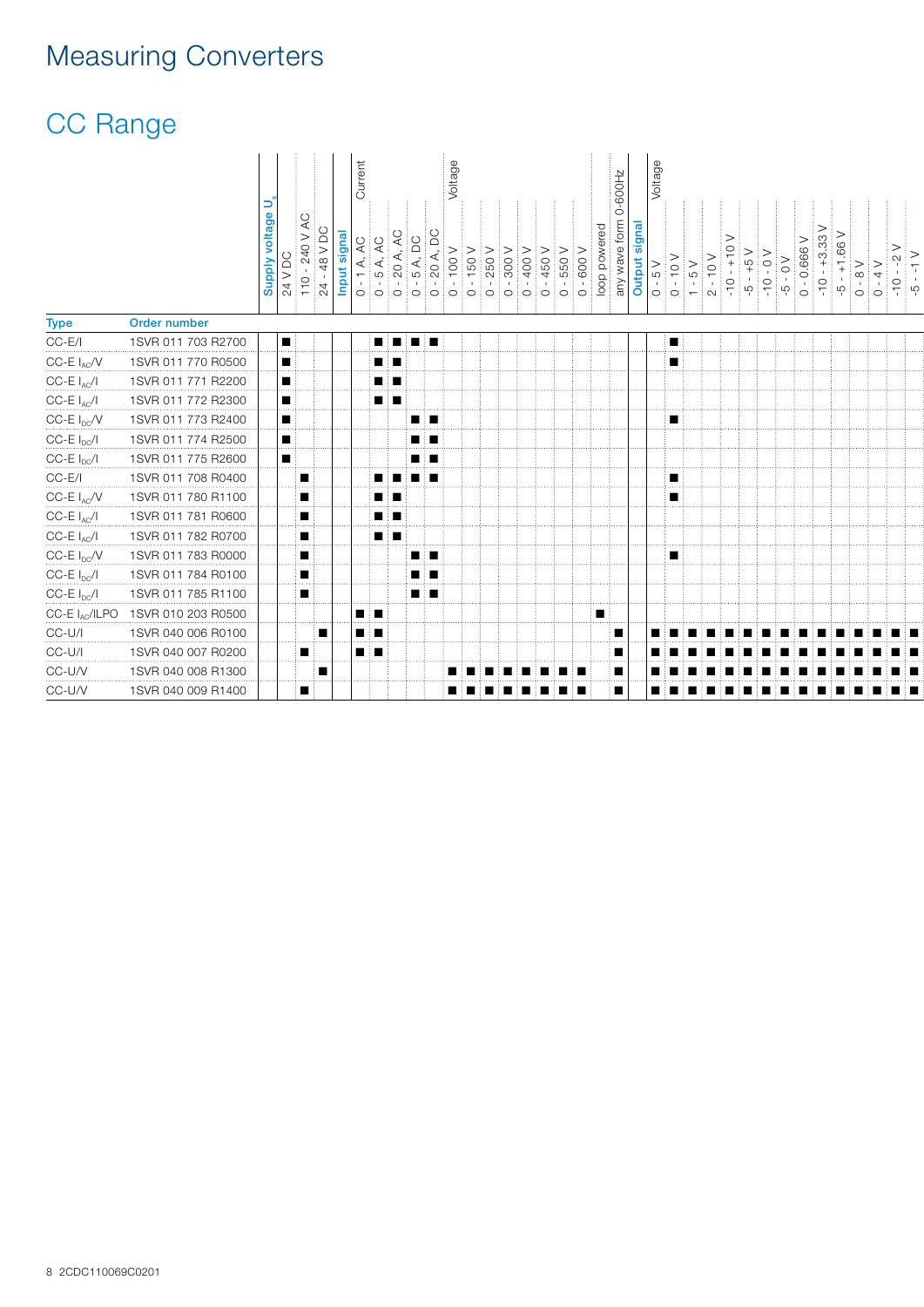|  | $-7.5 - +2.5$ V<br>$-3.75 - +1.25$ V<br>$1.25 - 6.25V$ | $1.66 - 8.33V$ | $-6.66 - +6.66$<br>$-3.33 - +3.33$<br>$-3.33 -$<br>$A = -8 - 8 - 1$ | Current<br>$\frac{1 \text{ mA}}{20 \text{ mA}}$<br>$-4 - 0$<br>$\circ$ | $\circ$             |  | $\begin{array}{l} 4-20 \text{ mA} \\ 0-10 \text{ mA} \\ 0-0.5 \text{ mA} \\ 0-0.5 \text{ MA} \\ 0-13.33 \text{ mA} \\ 0-16 \text{ mA} \\ 0-16 \text{ MA} \\ 0-800 \text{ JA} \\ 0-400 \text{ JA} \\ 0-400 \text{ JA} \\ 2.5-12.5 \text{ mA} \\ 2.5-12.5 \text{ mA} \\ 2.5-12.5 \text{ mA} \\ 2.5-12.5 \text{ mA} \\ 2.5-12.5 \text{ mA} \\ 2.5-12.5 \text{ mA} \\ 2.5-$ | $3.33 - 16.66$ mA | $166 - 833 \mu A$<br>0.2 - 1 mA<br>2 - 10 mA<br>Au 005 - 001 |  |
|--|--------------------------------------------------------|----------------|---------------------------------------------------------------------|------------------------------------------------------------------------|---------------------|--|-------------------------------------------------------------------------------------------------------------------------------------------------------------------------------------------------------------------------------------------------------------------------------------------------------------------------------------------------------------------------|-------------------|--------------------------------------------------------------|--|
|  |                                                        |                |                                                                     |                                                                        | ▐▆░▇                |  |                                                                                                                                                                                                                                                                                                                                                                         |                   |                                                              |  |
|  |                                                        |                |                                                                     |                                                                        |                     |  |                                                                                                                                                                                                                                                                                                                                                                         |                   |                                                              |  |
|  |                                                        |                |                                                                     |                                                                        | $\blacksquare$<br>п |  |                                                                                                                                                                                                                                                                                                                                                                         |                   |                                                              |  |
|  |                                                        |                |                                                                     |                                                                        |                     |  |                                                                                                                                                                                                                                                                                                                                                                         |                   |                                                              |  |
|  |                                                        |                |                                                                     |                                                                        | $\blacksquare$      |  |                                                                                                                                                                                                                                                                                                                                                                         |                   |                                                              |  |
|  |                                                        |                |                                                                     |                                                                        | п                   |  |                                                                                                                                                                                                                                                                                                                                                                         |                   |                                                              |  |
|  |                                                        |                |                                                                     |                                                                        | $\blacksquare$ :    |  |                                                                                                                                                                                                                                                                                                                                                                         |                   |                                                              |  |
|  |                                                        |                |                                                                     |                                                                        | $\blacksquare$      |  |                                                                                                                                                                                                                                                                                                                                                                         |                   |                                                              |  |
|  |                                                        |                |                                                                     |                                                                        | $\blacksquare$      |  |                                                                                                                                                                                                                                                                                                                                                                         |                   |                                                              |  |
|  |                                                        |                |                                                                     |                                                                        | п                   |  |                                                                                                                                                                                                                                                                                                                                                                         |                   |                                                              |  |
|  |                                                        |                |                                                                     |                                                                        | $\blacksquare$      |  |                                                                                                                                                                                                                                                                                                                                                                         |                   |                                                              |  |
|  |                                                        |                |                                                                     |                                                                        | п                   |  |                                                                                                                                                                                                                                                                                                                                                                         |                   |                                                              |  |
|  |                                                        |                |                                                                     |                                                                        |                     |  |                                                                                                                                                                                                                                                                                                                                                                         |                   |                                                              |  |
|  |                                                        |                |                                                                     |                                                                        |                     |  |                                                                                                                                                                                                                                                                                                                                                                         |                   |                                                              |  |
|  | $\blacksquare$                                         |                |                                                                     |                                                                        |                     |  |                                                                                                                                                                                                                                                                                                                                                                         |                   |                                                              |  |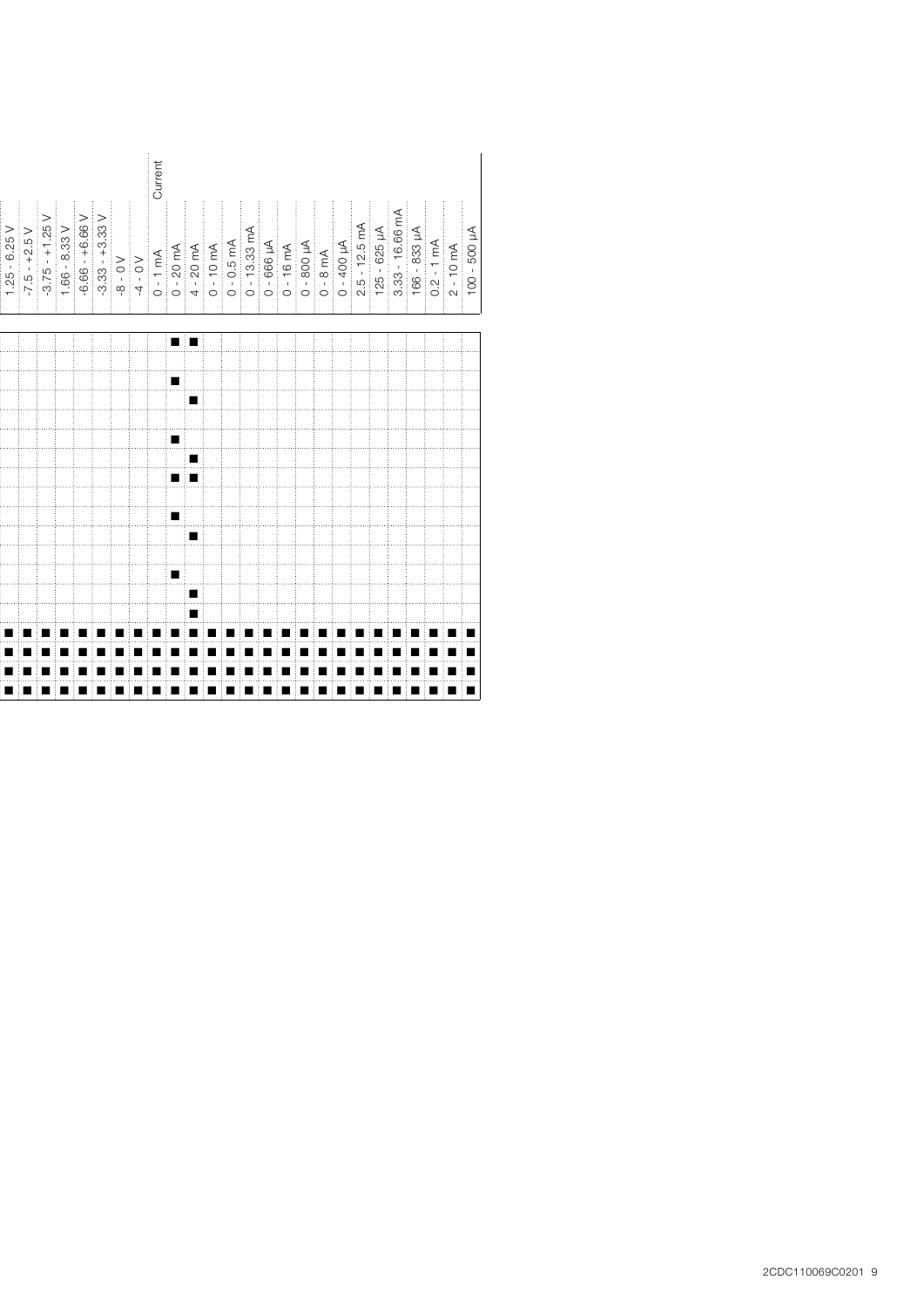## Serial Data Converters

### ILPH

|                           | Order number | 1SNA 684 252 R0200           | ISNA 684 231 R2500 | 1SNA 684 233 R2700 | 1SNA 684 333 R2300      | 1SNA 684 334 R2400 | 1SNA 684 234 R2000 | 1SNA 684 244 R0200  | 1SNA 684 212 R2200                  | ISNA 684 236 R2200 | 1SNA 684 237 R2300 | 1SNA 684 238 R0400 | 1SNA 684 239 R0500 | 1SNA 684 246 R0400 | 1SNA 684 247 R0500 | SNA 684 248 R1600 | 1SNA 684 249 R1700 | ISNA 684 232 R2600     | 1SNA 684 202 R0100 |
|---------------------------|--------------|------------------------------|--------------------|--------------------|-------------------------|--------------------|--------------------|---------------------|-------------------------------------|--------------------|--------------------|--------------------|--------------------|--------------------|--------------------|-------------------|--------------------|------------------------|--------------------|
|                           | Type         | LPH RS 232-RS 485 / Ethernet |                    |                    | LPH RS 232 / RS 422-485 |                    |                    | LPH RS 232 / RS 232 | $-485 / RS 422 - 485$<br>LPH RS 422 |                    | ILPH RS 232 / FO-S |                    | LPH RS 232 / FO-P  |                    | PH RS 485 / FO-S   |                   | LPH RS 485 / FO-P  | LPH BdC / RS 422 - 485 | ILPH RS 232 / BdC  |
| Rated supply voltage U    |              |                              |                    |                    |                         |                    |                    |                     |                                     |                    |                    |                    |                    |                    |                    |                   |                    |                        |                    |
| 24 V DC                   |              |                              |                    | ÷<br>п             |                         |                    |                    |                     | п                                   |                    |                    |                    |                    |                    |                    |                   |                    | $\blacksquare$         | ■                  |
| 115 - 230 V AC            |              |                              |                    |                    |                         | п                  |                    | ■                   |                                     |                    |                    |                    |                    |                    |                    |                   |                    |                        |                    |
| 24 - 48 V DC              |              |                              |                    |                    | ■                       |                    | ■                  |                     |                                     |                    |                    |                    |                    |                    |                    |                   |                    |                        |                    |
| 24 - 42 V AC/DC           |              |                              |                    |                    |                         |                    |                    |                     |                                     |                    |                    |                    |                    | ■                  |                    |                   |                    |                        |                    |
| 10 - 34 V DC              |              | п                            |                    |                    |                         |                    |                    |                     |                                     |                    |                    |                    |                    |                    |                    |                   |                    |                        |                    |
| 10 - 24 V AC              |              | п                            |                    |                    |                         |                    |                    |                     |                                     |                    |                    |                    |                    |                    |                    |                   |                    |                        |                    |
| 110 - 240 V AC/DC         |              |                              |                    |                    |                         |                    |                    |                     |                                     |                    |                    |                    | ■                  |                    | ■                  |                   | ■                  |                        |                    |
| Input signal              |              |                              |                    |                    |                         |                    |                    |                     |                                     |                    |                    |                    |                    |                    |                    |                   |                    |                        |                    |
| <b>RS 232</b>             |              |                              |                    |                    |                         |                    |                    |                     |                                     |                    |                    |                    |                    |                    |                    |                   |                    |                        | ■                  |
| <b>RS 422</b>             |              |                              |                    |                    |                         |                    |                    |                     | п                                   |                    |                    |                    |                    |                    |                    |                   |                    |                        |                    |
| <b>RS 485</b>             |              | п                            |                    |                    |                         |                    |                    |                     | п                                   |                    |                    |                    |                    | п                  | п                  | п                 | ŧ<br>п             |                        |                    |
| Current loop              |              |                              |                    |                    |                         |                    |                    |                     |                                     |                    |                    |                    |                    |                    |                    |                   |                    | п                      |                    |
| <b>Output signal</b>      |              |                              |                    |                    |                         |                    |                    |                     |                                     |                    |                    |                    |                    |                    |                    |                   |                    |                        |                    |
| <b>RS 232</b>             |              |                              |                    |                    |                         |                    | ■                  | ■                   |                                     |                    |                    |                    |                    |                    |                    |                   |                    |                        |                    |
| <b>RS 422</b>             |              |                              |                    |                    | ■                       | п                  |                    |                     | п                                   |                    |                    |                    |                    |                    |                    |                   |                    | п                      |                    |
| <b>RS 485</b>             |              |                              | п                  |                    | ŧ<br>■                  | п                  |                    |                     | п                                   |                    |                    |                    |                    |                    |                    |                   |                    | ■                      |                    |
| Current loop              |              |                              |                    |                    |                         |                    |                    |                     |                                     |                    |                    |                    |                    |                    |                    |                   |                    |                        | п                  |
| Fiber optic glass         |              |                              |                    |                    |                         |                    |                    |                     |                                     | ■                  | п                  |                    |                    | п                  | ■                  |                   |                    |                        |                    |
| Fiber optic plastic       |              |                              |                    |                    |                         |                    |                    |                     |                                     |                    |                    |                    | Ť<br>п             |                    |                    | ٠                 | ■                  |                        |                    |
| Ethernet                  |              | п                            |                    |                    |                         |                    |                    |                     |                                     |                    |                    |                    |                    |                    |                    |                   |                    |                        |                    |
| <b>Galvanic isolation</b> |              |                              |                    |                    |                         |                    |                    |                     |                                     |                    |                    |                    |                    |                    |                    |                   |                    |                        |                    |
| 3 way isolation           |              | ■                            |                    |                    |                         |                    |                    |                     |                                     |                    |                    |                    |                    |                    |                    |                   |                    |                        |                    |
| No isolation              |              |                              | ■                  |                    |                         |                    |                    |                     |                                     |                    |                    |                    |                    |                    |                    |                   |                    |                        |                    |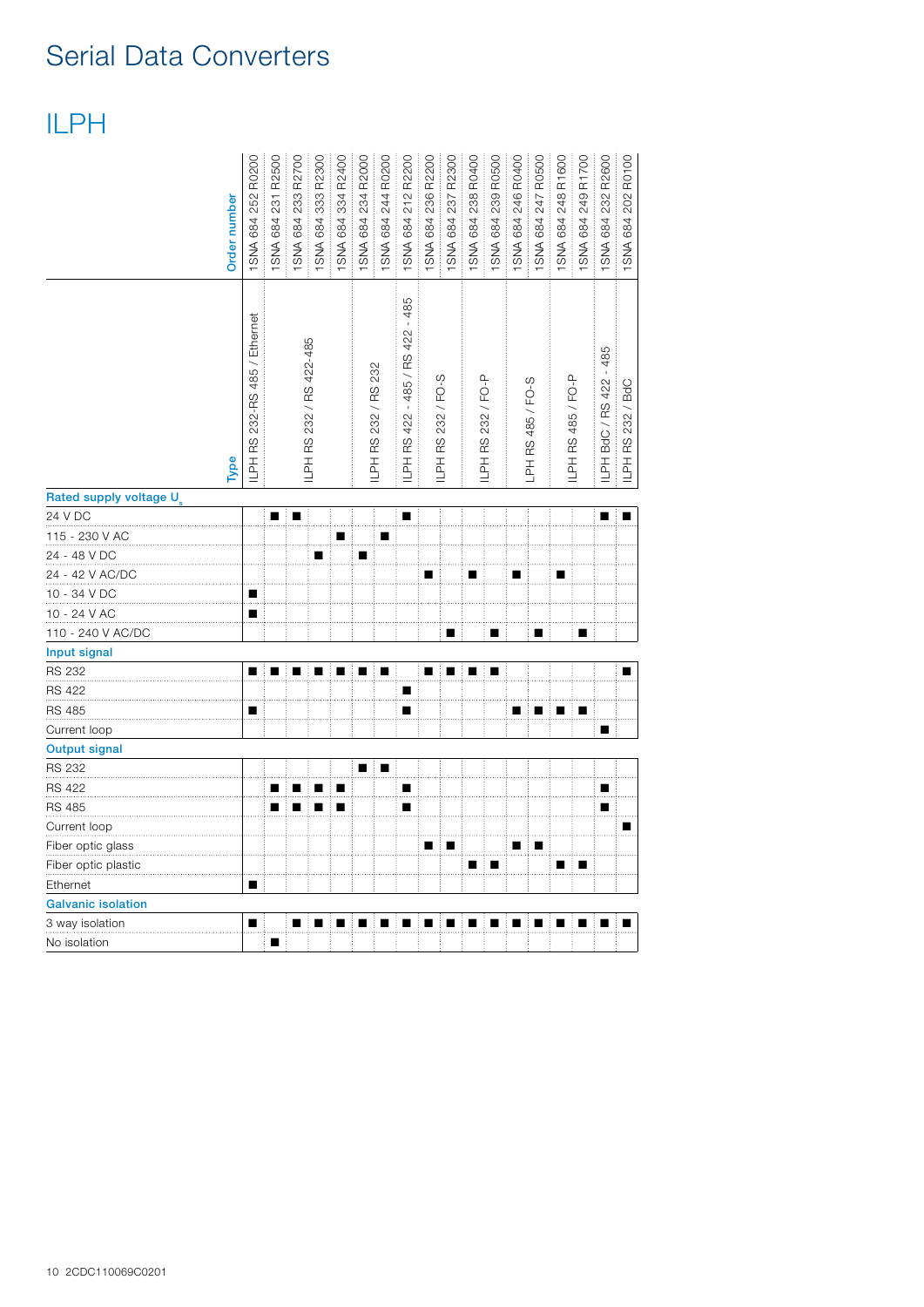### Application, Approvals and marks

### Applications for analog signal processing and correct solution using CC-E and CC-U converters

Nearly every process includes a control system that receives data by means of analog signals and then evaluates the data and sets the respective parameters correspondingly.

When transmitting analog signals numerous problems may arise which can disturb or even block an ideal behavior of the process.

Below we have listed some processing problems together with the respective solutions to solve these problems:

### Signal conversion

Sometimes the available signals cannot be processed by the controller or the actuator. In this case, signal converters are required to convert the input signal (or different input signals) to the desired output signal.

### Signal amplification

If long lines or high burdens have to be operated, it may be necessary to amplify the signal. CC analog signal converters require only low input power and provide high output power.

Thus, there are no restrictions for the converter's position on the line, i.e. it can be used

- − for signal refreshing (1) at the end of the line (low input power)
- − or for signal amplification **②** at the beginning of the line (high output power).

### Signal filtering

Particularly on long lines or in rough industrial environments the signals are exposed to high electromagnetic interferences. The frequency of the coupled interference signals may be in the range of the common mains frequency (50 Hz) or even much higher (in case of frequency converters). According to the specific requirements, analog signal converters are available which provide reliable suppression of those interferences by means of an input low-pass filter.



### Signal separation

### Protection against overvoltage

 The increased use of micro-electronics make controls much more sensitive against overvoltages, resulting from lightning discharges or switching processes. Suppression diodes are incorporated in the input of the CC analog signal converters which enable the converters to arrest overvoltages with low energy level (resulting from switching processes) by themselves. The products furthermore provide electrical isolation between input, output and supply circuit for protection of the controller connected to the output.

### Protection against ground loops

If components are used which refer to ground, the measuring signals can be falsified by a so-called ground loop. In this case, certain parts of the signal are transmitted via earth and not via the analog transmission line, thus causing incorrect evaluation of the signal. The electrical isolation between the input and the output disconnects these ground loops and thus enables correct signal transmission.

| <b>Approvals</b>               |                                                                        | 뉴 |        |   | 듢 |        |  |   | Щ<br>႙ | ш<br>႘ | ≌<br>ပ္ဂ     | CC-UN | $\blacksquare$ existing<br>existing<br>for some<br>devices<br>pending<br>$\Box$ |
|--------------------------------|------------------------------------------------------------------------|---|--------|---|---|--------|--|---|--------|--------|--------------|-------|---------------------------------------------------------------------------------|
| <sub>շ</sub> (Մա<br>LISTED<br> | UL 508, CAN/CSA C22.2 No.14                                            |   |        |   |   |        |  |   |        | .      | . <b>.</b>   | .     |                                                                                 |
| ৻ঀৣ৾                           | UL 1604 (Class I, Div 2, hazardous locations),<br>CAN/CSA C22.2 No.213 |   | п<br>. |   |   |        |  |   |        |        | п            |       |                                                                                 |
| ************************<br>CB | CB scheme                                                              |   |        | п |   | .<br>п |  | п |        |        | . <b>.</b> . |       |                                                                                 |
|                                | CCC                                                                    |   |        | п |   | п      |  | п |        |        |              |       |                                                                                 |
| <b>Marks</b>                   |                                                                        |   |        |   |   |        |  |   |        |        |              |       |                                                                                 |
| ce                             | ÷CE                                                                    |   |        |   |   |        |  |   |        |        |              |       |                                                                                 |
| .                              | C-Tick                                                                 |   |        |   |   |        |  |   |        |        |              |       |                                                                                 |